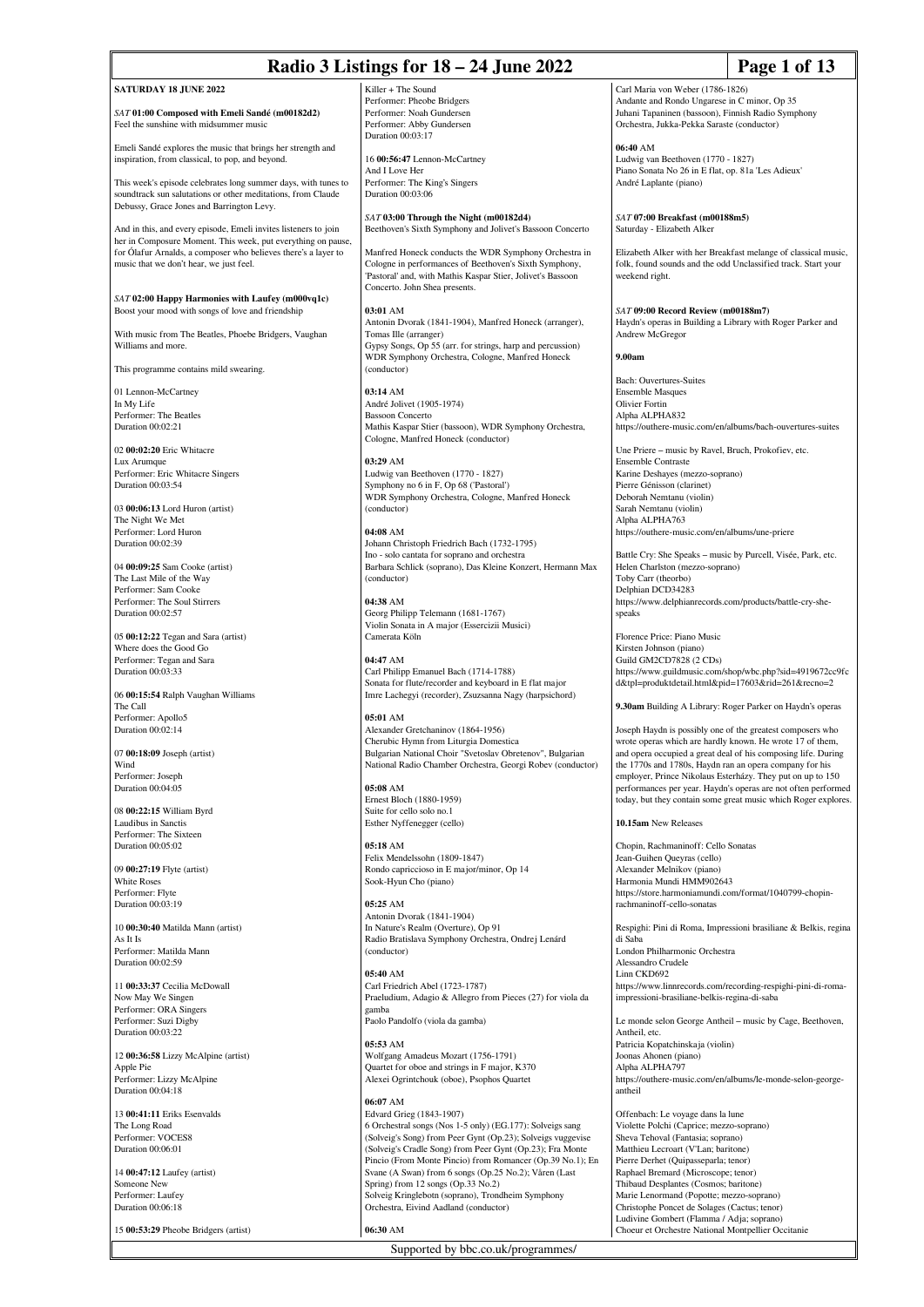| Radio 3 Listings for 18 – 24 June 2022<br>Page 2 of 13                                                                              |                                                                                                                                                                                       |                                                                                                                                                                                          |
|-------------------------------------------------------------------------------------------------------------------------------------|---------------------------------------------------------------------------------------------------------------------------------------------------------------------------------------|------------------------------------------------------------------------------------------------------------------------------------------------------------------------------------------|
| Pierre Dumoussaud                                                                                                                   | Jazz pianist and composer Tom Donald with some musical                                                                                                                                | Innkeeper/Cock  John Findon (tenor)                                                                                                                                                      |
| Bru Zame BZ $1048$ (2 CDs + book)<br>https://bru-zane.com/en/pubblicazione/le-voyage-dans-la-lune/                                  | mischief<br>Pianist and composer Tom Donald takes us on a journey inside                                                                                                              | Inkeeper's Wife/Hen  Gweneth Ann Rand (mezzo-soprano)<br>Pepik/Woodpecker  Alexandra Oomens (soprano)<br>Frantik/Jay  Ffion Edwards (soprano)                                            |
| 10.40am New Releases                                                                                                                | a range of music choices - revealing his insights into both<br>familiar and unfamiliar works, and discovers C-major hugs, and                                                         | Frog  Robert Berry-Roe (treble)<br>Cricket  Ethan James (treble)                                                                                                                         |
| Allyson Devenish reviews new releases of piano music by<br>Chopin, Debussy and Ravel.                                               | desert landscape semitones along the way.                                                                                                                                             | Grasshopper  Kavya Kutsa (child soprano)<br>Young Vixen  Esme Gupta-Wright (child soprano)                                                                                               |
| Fondation Gautier Capuçon présente Kim Bernard: Chopin,<br>Ravel, Debussy                                                           | Plus a composer whose music can give you hay fever, how to<br>start playing jazz piano, and a musician who squeezes all of the<br>juice from the orange!                              | Chorus and Orchestra of English National Opera<br>Martyn Brabbins (conductor)                                                                                                            |
| Kim Bernard (piano)<br>Erato 9029620114<br>https://www.warnerclassics.com/release/kim-bernard                                       | A series in which each week a musician reveals a selection of<br>music - from the inside.                                                                                             | Read the full synopsis on the English National Opera website<br>https://bit.ly/3w6QOPr                                                                                                   |
| Frédéric Chopin: Piano Favourites<br>Sachiko Furuhata-Kersting (piano)<br>Oehms OC495                                               | SAT 15:00 Sound of Cinema (m00188mf)<br>Star Trekkin'                                                                                                                                 | $SAT$ 20:35 Radio 3 in Concert (m0018k1z)<br>The Paradis Files                                                                                                                           |
| Edvard Grieg: Lyric Pieces                                                                                                          | Matthew Sweet marks the 40th anniversary re-release of 'Star                                                                                                                          | Graeae Theatre Company and members of the BBC Concert                                                                                                                                    |
| Peter Donohoe (piano)<br>Chandos CHAN 20254<br>https://www.chandos.net/products/catalogue/CHAN%2020254                              | Trek II: The Wrath Of Khan' with music for the film franchise<br>by Jerry Goldsmith, James Horner and Michael Giacchino.                                                              | Orchestra combine in Errollyn Wallen's new chamber opera<br>The Paradis Files. Composer and pianist Maria Theresia von<br>Paradis was a pupil of Salieri and friend of Mozart and graced |
| Chopin: Nocturne; Waltzes; Concerto in E Minor                                                                                      | The programme includes music from the movies 'Star Trek:<br>Into Darkness', 'Star Trek: The Motion Picture', 'Star Trek II:                                                           | the aristocratic salons of 18th-century Vienna. As she<br>concentrates on her performing and teaching career, we uncover                                                                 |
| Eva Gevorgyan (piano)                                                                                                               | The Wrath of Kahn' and 'Star Trek III: The Search for Spock'.                                                                                                                         | a dark secret from her youth as she battles against all those who                                                                                                                        |
| Fryderyk Chopin Institute NIFCCD641-642 (2 CDs)<br>https://sklep.nifc.pl/index.php?produkt=2_187                                    | And the Classic Score of the week is music by Fred Steiner<br>from an early Star Trek TV episode 'Charlie X'.                                                                         | insist on trying to cure her of her blindness.                                                                                                                                           |
| 11.20am Record of the Week                                                                                                          | SAT 16:00 Music Planet (m00188mh)                                                                                                                                                     | Librettists Nicola Werenowska and Selina Mills<br>Composer Errollyn Wallen<br>Directed by Jenny Sealey                                                                                   |
| Richard Strauss: Three Tone Poems                                                                                                   | Road Trip to Mexico                                                                                                                                                                   |                                                                                                                                                                                          |
| Cleveland Orchestra<br>Franz Welser-Möst                                                                                            | Kathryn Tickell with the latest new music from across the globe                                                                                                                       | The Paradis Files<br>Maria Theresia von Paradis Bethan Langford                                                                                                                          |
| Cleveland Orchestra TCO0004 (Hybrid SACD)<br>https://www.clevelandorchestrastore.com/products/strauss-three-                        | and a track from this week's Classic Artist Granmoun Lélé of<br>Réunion. Plus in our latest Road Trip, Betto Arcos reports from                                                       | Gerda, The Maid / Soprano Gossip Ella Taylor<br>Hilde, The Baroness von Paradis Maureen Brathwaite                                                                                       |
| tone-poems                                                                                                                          | the Son para Milo Festival in Mexico City, with a special focus                                                                                                                       | Salieri / A Doctor / Tenor Gossip Ben Thapa                                                                                                                                              |
|                                                                                                                                     | on Son Huasteco, a traditional style from the north eastern part<br>of the country.                                                                                                   | Joseph, The Baron von Paradis / A Doctor / Baritone Gossip<br>Omar Ebrahim                                                                                                               |
| SAT 11:45 Music Matters (m0018875)<br>Scottish Opera at 60, Jan Carson, Felix Yaniewicz Exhibition                                  |                                                                                                                                                                                       | A Doctor/ Alto Gossip Andee-Louise Hypolite                                                                                                                                              |
| As Scottish Opera celebrates its sixtieth anniversary, Kate                                                                         | SAT 17:00 J to Z (m00188mk)                                                                                                                                                           | Members of the BBC Concert Orchestra:                                                                                                                                                    |
| Molleson talks to key figures and artists from the company<br>about its past, present and future including the company's            | Issie Barratt's INTERCHANGE live in Leeds                                                                                                                                             | Violin - Charles Mutter<br>Double bass - Dominic Worsley                                                                                                                                 |
| General Director Alex Reedijk, Emerging Artist Lea Shaw,<br>critic Ken Walton and conductor Donald Runnicles.                       | Jumoké Fashola presents a special edition of J to Z from the<br>Howard Assembly Room in Leeds as part of the inaugural                                                                | Percussion - James Gambold<br>Accordion - Milos Milivojevic                                                                                                                              |
|                                                                                                                                     | Leeds Jazz Festival, with live music from internationally                                                                                                                             | Piano - Jelena Marakova                                                                                                                                                                  |
| Kate speaks to Josie Dixon, curator of the exhibition 'Music and<br>Migration in Georgian Edinburgh' which tells the story of Felix | celebrated baritone saxophonist Issie Barratt's ensemble,<br>INTERCHANGE. An all-female group, the band brings                                                                        | Conductor Andrea Brown                                                                                                                                                                   |
| Yaniewicz, a Polish-Lithuanian virtuoso violinist who founded<br>the first ever Edinburgh Festival, and to the satirist, writer and | together some of the UK's leading instrumentalists and<br>composers. Their current line-up includes award-winning                                                                     | SAT 22:00 New Music Show (m00188mp)                                                                                                                                                      |
| director Armando Iannucci who is giving a talk about music,                                                                         | pianist Zoe Rahman, Nérjia's Rosie Turton on trombone and                                                                                                                             | Violet                                                                                                                                                                                   |
| migration and Scotland.                                                                                                             | Caroline Boaden (Art Farmer) on drums. Here they play music<br>from their critically acclaimed debut album Donna's Secret.                                                            | Tom Service introduces a performance of Tom Coult's new                                                                                                                                  |
| Novelist, short-story writer, and community arts worker Jan<br>Carson talks to Kate about her new collaboration with the Ulster     | Elsewhere in the programme Jumoké shares music from some                                                                                                                              | opera 'Violet' which opened this year's Aldeburgh Festival to<br>great acclaim. Described in one review as "the best new British                                                         |
| Orchestra and children from Carniny Primary School in<br>Ballymena, County Antrim.                                                  | of the most exciting acts on the Leeds jazz scene and a classic<br>track by an inspiring Leeds-born bandleader from the 1940s.                                                        | opera we've seen for some time".                                                                                                                                                         |
| And as music venues across the UK prepare for a summer of<br>live music free of covid restrictions, we look at the extent to        | Produced by Thomas Rees for Somethin' Else                                                                                                                                            | The libretto is by playwright Alice Birch ('Anatomy of a<br>Suicide'; 'Normal People', 'Lady Macbeth') and the cast<br>includes Anna Dennis in the title role, in a work that explores   |
| which audiences are returning to the concert halls and what<br>impact that has on a venue's programming. Kate speaks to             | SAT 18:30 Opera on 3 (m00188mm)                                                                                                                                                       | ideas about routine, uncertainty and the collapsing of time.                                                                                                                             |
| David Dodd of the Hall for Cornwall, Jane Ann Purdy, co-<br>director of the Soundhouse concerts which take place at the             | Leoš Janáček: The Cunning Little Vixen                                                                                                                                                | Also in tonight's programme, further recordings marking the<br>tenth anniversary of the South Bank Centre's 'New Music                                                                   |
| Traverse in Edinburgh, and Neil Bennison from the Royal<br>Concert Hall in Nottingham.                                              | One of the few operas inspired by a cartoon strip, The Cunning<br>Little Vixen is one of Janáček's late, great works. Despite its                                                     | Biennial'.                                                                                                                                                                               |
| Producer: Graham Rogers                                                                                                             | simple story (a forester captures a vixen who then escapes,<br>breeds and is eventually shot by a poacher) the opera<br>nevertheless explores the big themes as the human condition - | Anna Meredith: HandsFree<br>National Youth Orchestra of Great Britain                                                                                                                    |
| SAT 12:30 This Classical Life (m00188m9)                                                                                            | ageing, life lived in misery and regret - is contrasted with the<br>freedom, joy and vigour of animal life and the ineluctable force                                                  | Tom Coult: Violet (premiere production)                                                                                                                                                  |
| Jess Gillam with Maya Youssef                                                                                                       | of nature and its constant renewal.                                                                                                                                                   | Violet - Anna Dennis (soprano)                                                                                                                                                           |
| Jess Gillam is joined by Qanun player Maya Youssef for a                                                                            | Soprano Sally Matthews took the title role in English National                                                                                                                        | Felix - Richard Burkhard (baritone)<br>Laura - Frances Gregory (mezzo)                                                                                                                   |
| listening party of some of the music they love the most. Jess<br>brings some spine-tingling violin by Philip Glass and an           | Opera's new production, including a cast of fauna drawn from<br>local schools, and in the pit, Martyn Brabbins conducted                                                              | Clockkeeper - Andrew Mackenzie-Wicks (tenor)                                                                                                                                             |
| absolute classic by Peter Gabriel, while Maya shares an                                                                             | Janáček's luminous score.                                                                                                                                                             | London Sinfonietta conducted by Andrew Gourley                                                                                                                                           |
| earworm by Dvorak, and like all good parties it all ends with a<br>little studio dance session to tracks by Toufic Farroukh and     | Recorded in February at the Coliseum in London and                                                                                                                                    | Sound design - Ian Dearden                                                                                                                                                               |
| Hooverphonic                                                                                                                        | introduced by Flora Willson in conversation with Nigel<br>Simeone.                                                                                                                    | Bell sound design - Jasmin Kent Rodgman<br>Director - Jude Christian                                                                                                                     |
| Playlist:                                                                                                                           |                                                                                                                                                                                       |                                                                                                                                                                                          |
| John Adams - Shaker Loops: i. Shaking and Trembling<br>[Bournemouth SO/Marin Alsop (conductor)]                                     | Acts 1 & 2                                                                                                                                                                            | Daniel Elms: Bethia<br>(rec Hull Minster 2017)                                                                                                                                           |
| Toufic Farroukh - Elhob ?!<br>Peter Gabriel - Sledgehammer                                                                          | 7.40 pm<br>Interval                                                                                                                                                                   | Paul Bentley-Angell (tenor)<br>Ashley Turnell (tenor)                                                                                                                                    |
| JS Bach - Fuga in G minor, BWV1000 [Yasunori Imamura                                                                                |                                                                                                                                                                                       | Simon Gallear (baritone)                                                                                                                                                                 |
| (lute)]<br>Philip Glass - Violin Concerto, 2nd mvt [Gidon Kremer                                                                    | 7.55 pm<br>Act 3                                                                                                                                                                      | Thomas Flint 9bass)<br>Christian Barraclough (trumpet)                                                                                                                                   |
| (violin), Vienna Philharmonic/Christoph von Dohnanyi<br>(conductor)]                                                                | Vixen Sharp Ears  Sally Matthews (soprano)                                                                                                                                            | Mark Keith (carillon)<br>Craig White (piano)                                                                                                                                             |
| Hooverphonic - 2 Wicky                                                                                                              | Forester  Lester Lynch (baritone)                                                                                                                                                     | Emily Blackledge (synthesizer)                                                                                                                                                           |
| Dvorak - Symphony no.9 'From the New World' - 2nd mvt<br>[Vienna Philharmonic/Herbert von Karajan (conductor)]                      | Fox  Pumeza Matshikiza (soprano)<br>Schoolmaster/Mosquito  Alan Oke (tenor)                                                                                                           |                                                                                                                                                                                          |
| Morten Schantz - Godspeed                                                                                                           | Priest/Badger  Clive Bayley (bass)<br>Forester's Wife/Owl  Madeleine Shaw (mezzo-soprano)                                                                                             | <b>SUNDAY 19 JUNE 2022</b>                                                                                                                                                               |
|                                                                                                                                     | Dog  Claire Barnett-Jones (mezzo-soprano)                                                                                                                                             |                                                                                                                                                                                          |
| SAT 13:00 Inside Music (m00188mc)                                                                                                   | Harašta a poacher  Ossian Huskinson (bass-baritone)                                                                                                                                   | SUN 00:00 Freeness (m00188mr)                                                                                                                                                            |
| Supported by bbc.co.uk/programmes/                                                                                                  |                                                                                                                                                                                       |                                                                                                                                                                                          |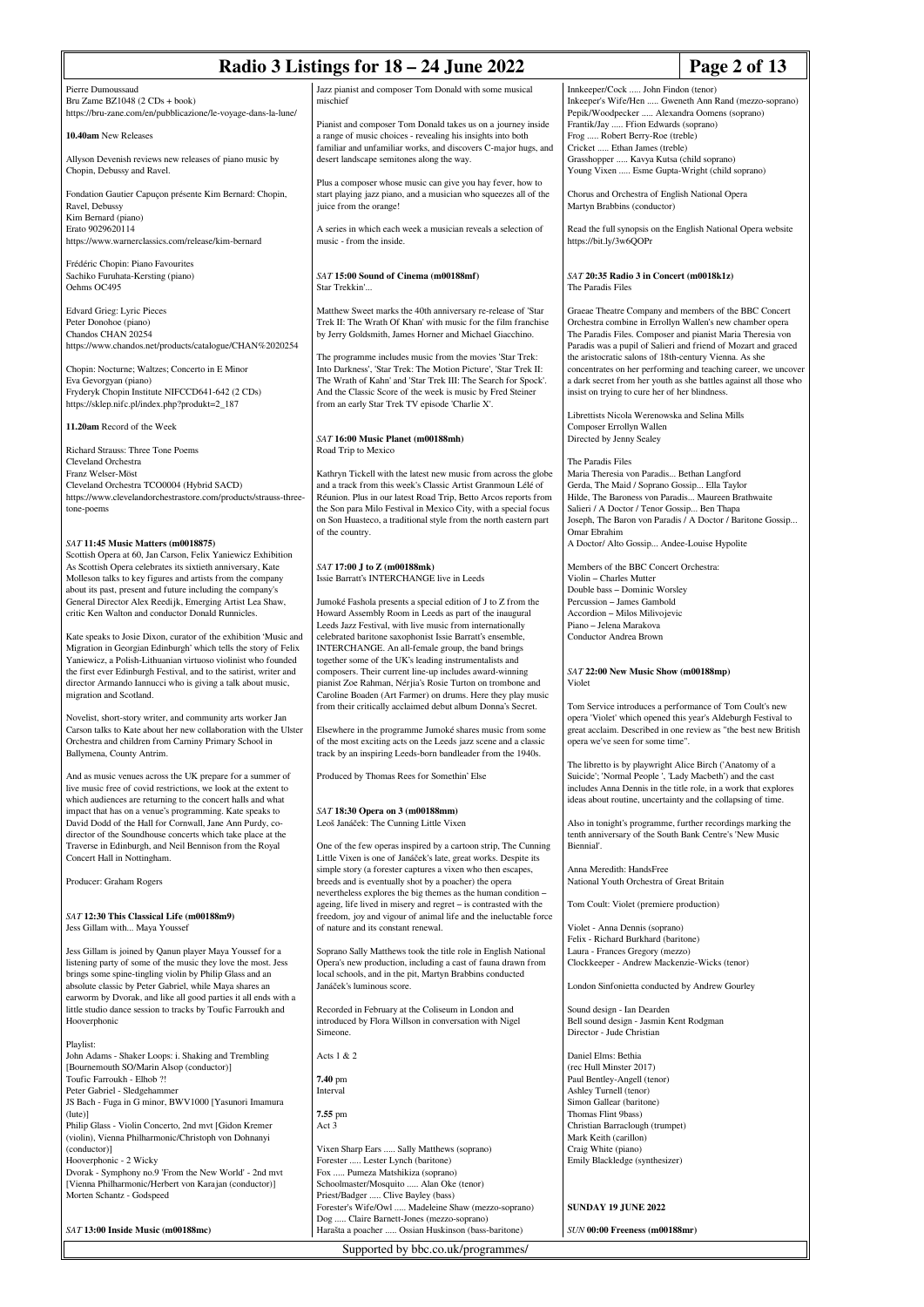## **Radio 3 Listings for 18 – 24 June 2022 Page 3 of 13**

### Long distance improv The Oxford Improvisers came together online from different locations in 2021, to create a space of collaboration and dialogue in a piece called Between, a reflection of the physical distances between players. Here, they weave a world of ever emergent textures and terrains, filled with quiet sliding doors and rousing cacophonies. Trio Eris 136199 - Catherine Sikora, Han-earl Park and Nick Didkovsky - mark their 10th anniversary with a long-distance improvisational collage, bringing new life to a performance originally recorded in Derby in 2017. Each player recorded a new part resulting in tectonic shifts, extraterrestrial buzzing and clandestine whispers across time. As Nick Didkovsky notes, "It's like peering into a parallel universe and listening to what Eris in that world sounds like." Elsewhere in the programme we hear a piece of rich and expansive improvising from a custodian of Shona culture, the late Zimbabwean master mbira player Dumisani Maraire. A committed ethnomusicologist, he created a new notation system for the instrument, and championed Zimbabwean music around Produced by Tej Adeleye A Reduced Listening production for BBC Radio 3 *SUN* **01:00 Through the Night (m00188mt)** Alondra de la Parra conducts Bernstein, Ginastera and Efraín **04:37** AM Claude Debussy (1862-1918), Pierre Louÿs (author) Chansons de Bilitis - 3 melodies for voice & piano (1897) Paula Hoffman (mezzo soprano), Lars David Nilsson (piano) **04:47** AM Jean Sibelius (1865-1957) Valse Triste - from Kuolemo (Op.44 No.1) CBC Vancouver Orchestra, Mario Bernardi (conductor) **04:52** AM Benedetto Pallavicino (c.1551-1601) Cruda Amarilli, che col nome ancora - madrigal for 5 voices Cantus Cölln **05:01** AM Jacques Champion de Chambonnières (c.1601-1672) Pavane in D minor, 'Entretien des Dieux', from Bk.1 of 'Pieces de Clavecin' Bob van Asperen (harpsichord) **05:08** AM Alexis Contant (1858-1918) Les Deux Ames - overture Edmonton Symphony Orchestra, Uri Mayer (conductor) **05:18** AM Erich Wolfgang Korngold (1897-1957) 5 Lieder (Op.38): Gluckwunsch; Der Kranke; Alt-Spanisch; Old English Song; My mistress eyes Daniela Lehner (mezzo soprano), Jose Luis Gayo (piano) **05:28** AM Jacques Buus (c.1500-1565) Ligeti, Chopin, and Talking Heads. 01 **00:03:42** Johann Sebastian Bach Book 2) Performer: Peter Hill Duration 00:04:17 02 **00:12:51** György Ligeti Musica ricercata VI & XI

The WDR Radio Orchestra, with the New York-born Mexican conductor Alondra de la Parra, performs the Double Bass Concerto by Efrain Oscher with soloist Edicson Ruiz. John Shea presents.

**01:01** AM Leonard Bernstein (1918-1990) Three Dance Episodes, from 'On the Town' WDR Radio Orchestra, Alondra de la Parra (conductor)

**01:11** AM Efrain Oscher (1974) Double Bass Concerto Edicson Ruiz (double bass), WDR Radio Orchestra, Alondra de la Parra (conductor)

## **01:42** AM

the world.

Oscher

Alberto Ginastera (1916-1983) Variaciones concertantes, op. 23 WDR Radio Orchestra, Alondra de la Parra (conductor)

**02:05** AM Sergey Prokofiev (1891-1953) Symphony No. 1 in D, op.25 ('Classical') WDR Radio Orchestra, Alondra de la Parra (conductor)

**02:20** AM Ludwig van Beethoven (1770 - 1827) Concerto for piano and orchestra no.5 (Op.73) in E flat major, 'Emperor' Makoto Ueno (piano), Stavanger Symphony Orchestra, Steven Sloane (conductor)

**03:01** AM William Brade (1560-1630) Newe ausserlesne Paduanen und Galliarden Hesperion XX, Jordi Savall (conductor)

**03:26** AM Francis Poulenc (1899-1963) Sonata for Two Pianos (1953) Roland Pöntinen (piano), Love Derwinger (piano)

**03:49** AM Johann Nepomuk Hummel (1778-1837) Rondo brillant for piano and orchestra in A major Op 56 Rudolf Macudzinski (piano), Bratislava Slovak Radio Symphony Orchestra, Ludovít Rajter (conductor)

**04:09** AM Heinrich Ignaz Franz von Biber (1644-1704) Sonata no.12 a 8 from sonatae tam aris, quam aulis servientes (1676) Collegium Aureum, Georg Ratzinger (conductor)

**04:15** AM Veljo Tormis (1930-2017) Overture No 2 Estonian National Symphony Orchestra, Arvo Volmer (conductor)

**04:25** AM Michael Haydn (1737-1806) Responsoria ad Matutinum in Nativitate Domini MH.639 Ex Tempore, Judith Steenbrink (violin), Sara Decorso (violin), David Van Bouwel (organ), Florian Heyerick (director)

**05:35** AM Pavle Dešpalj (b.1934) String Whim No.2 for violin solo Ana Savicka (violin)

Amsterdam Loeki Stardust Quartet

Ricercare

**05:43** AM Rudolf Tobias (1873-1918) Julius Caesar, overture Estonian National Symphony Orchestra, Arvo Volmer (conductor)

**05:53** AM Carl Nielsen (1865-1931) String Quartet No 1 in G minor, Op 13 Vertavo Quartet

**06:18** AM Nicolaus Bruhns (1665-1697) Cantata: "O werter heil'ger Geist" James Bowman (counter tenor), Greta de Reyghere (soprano), Guy de Mey (tenor), Max van Egmond (bass), Ricercar Consort

**06:33** AM Franz Schubert (1797-1828) Phantasy in C major (D.934) (Op.Posth.159) Thomas Zehetmair (violin), Kai Ito (piano)

*SUN* **07:00 Breakfast (m00188k9)** Sunday - Martin Handley

Martin Handley presents Breakfast including a Sounds of the Earth slow radio soundscape.

*SUN* **09:00 Sunday Morning (m00188kc)** Sarah Walker with a rousing musical mix

Sarah Walker chooses three hours of attractive and uplifting music to complement your morning.

Today, Sarah finds transcendent sounds in a Gloria by Renaissance composer John Sheppard, and comforting nostalgia in music by Ravel played on the euphonium.

She also plays a movement from Louise Farrenc's Third Symphony, with strong soulful orchestral textures, and discovers the vibrant symphonic writing of Charles Gounod.

Plus, the soft laid-back voice of Jesse Belvin shines in Blues in the Night…

A Tandem Production for BBC Radio 3

*SUN* **12:00 Private Passions (m0010nwy)** Mark Solms

Mark Solms is a neuroscientist who has spent his whole career investigating the mysteries of consciousness. His research throws light on some of the most difficult questions of all: h does the mind connect to the body? Why does it feel like

Supported by bbc.co.uk/programmes/

something to be you? Born in Namibia and educated in South Africa, he came to Britain in his late twenties to avoid military service under the apartheid regime. He made his name with research into what happens in the brain when we're dreaming; then he startled his scientific colleagues by training as a psychoanalyst, something which, he says, "put me at odds with the rest of my field". He's now very unusual in holding eminent positions within both psychoanalysis and scientific research. He's the author of six books – his latest is "The Hidden Spring" – and he divides his time between London and Cape Town, where he also pursues his other career... as a winemaker.

In conversation with Michael Berkeley, Mark Solms reveals the traumatic childhood event which made him determined to become a doctor, when his brother jumped off a roof and suffered a major brain injury. He discusses the latest research on dreams, and how working with brain-damaged people can teach us about the nature of consciousness. And he tells the story of how he tried to rescue his family vineyard from the wider historical trauma of the apartheid past.

Mark chooses music which he hopes will illuminate the nature of consciousness itself: Beethoven's Tempest Sonata, Bach,

Prelude and Fugue in C sharp major (Well-Tempered Clavier,

Performer: Pierre‐Laurent Aimard Duration 00:05:01

03 **00:25:49** Frédéric Chopin Nocturne in F sharp major, Op.15 no.2 Performer: Jan Lisiecki Duration 00:03:25

04 **00:43:05** Ludwig van Beethoven Piano Sonata in D minor, Op.31 no.2 (Tempest) Performer: Angela Hewitt Duration 00:08:41

05 **00:55:24** Talking Heads (artist) Heaven Performer: Talking Heads Duration 00:04:01

*SUN* **13:00 Radio 3 Lunchtime Concert (m001826w)** Elisabeth Jacquet de la Guerre: composer to Louis XIV.

From Wigmore Hall, Nevermind, four of France's leading Baroque music specialists showcase the remarkable chamber music of Elisabeth Jacquet de la Guerre who, at the age of five, caught the attention of Louis XIV and went on to become or of the most acclaimed musicians of her time. Indeed one contemporary accorded her a place on his Mount Parnassus directly below Lully and next to Lalande and Marais. Presented by Hannah French.

Elisabeth Jacquet de la Guerre (1665-1729) Trio Sonata in D Trio Sonata in G minor Sonata in G for violin and harpsichord with obbligato viola da gamba (transcription for flute, viola da gamba and basso continuo) Suite in D minor from Premier livre de pieces pour clavecin

Prélude from Premier livre de pieces pour clavecin Sonata in D minor for violin and harpsichord with obbligato viola da gamba Trio Sonata in B flat

Nevermind Anna Besson (flute) Louis Creac'h (violin) Robin Pharo (viola da gamba) Jean Rondeau (harpsichord)

*SUN* **14:00 The Early Music Show (m000k8xz)** Hercules at the Crossroads

The ancient Greek tale, Hercules at the Crossroads, sees the man of the moment offered a choice between Vice and Virtue. Personifications of each visit him to offer the option of a pleasant and easy life, or a hard but glorious one. It was all the rage in the Renaissance, inspiring writers and artists and remained so to the time of Bach and Handel. Two pillars of the Baroque, each knowing something of pleasure and toil, and each setting this Herculean conundrum in his own style. Which will you choose?

Music comes from recordings of Bach's secular cantata "Laßt uns Sorgen, laßt uns wachen", BWV.213 and Handel's 1750 oratorio "The Choice of Hercules".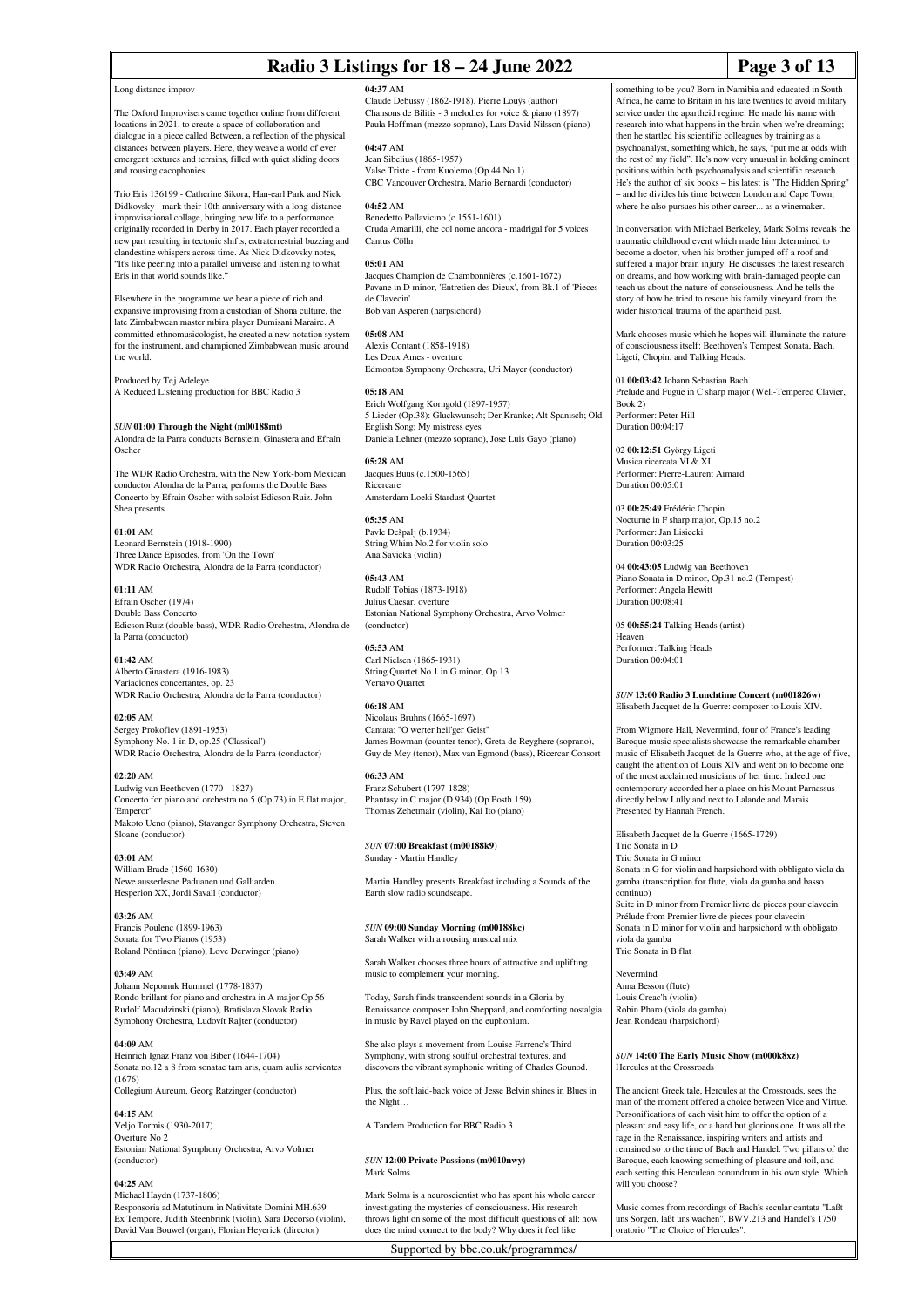| Radio 3 Listings for 18 – 24 June 2022<br>Page 4 of 13                                               |                                                                                                                                   |                                                                                                                                  |
|------------------------------------------------------------------------------------------------------|-----------------------------------------------------------------------------------------------------------------------------------|----------------------------------------------------------------------------------------------------------------------------------|
| Presented by Hannah French.                                                                          | you, with music this week from pianists Chick Corea and                                                                           | Amassakoul 'N' Ténéré                                                                                                            |
| 01 00:00:37 George Frideric Handel                                                                   | Hiromi, trumpeter Matthew Halsall and saxophonist Pepper<br>Adams. Get in touch: jrr@bbc.co.uk or use #jazzrecordrequests         | Performer: Tinariwen<br>Duration 00:03:19                                                                                        |
| Alceste: Act 4; Symphony - recitative (he comes, he rises from<br>below)                             | on social.                                                                                                                        | 07 00:11:31                                                                                                                      |
| Singer: Benjamin Hulett<br>Ensemble: Early Opera Company                                             | SUN 17:00 The Listening Service (m0005sl8)                                                                                        | T.E. Lawrence<br>The Seven Pillars of Wisdom, read by Nicholas Farrell                                                           |
| Conductor: Christian Curnyn                                                                          | Countertenors - classical rock gods!                                                                                              | Duration 00:01:10                                                                                                                |
| Duration 00:01:26                                                                                    | From Frankie Valli and Jeff Buckley to Andreas Scholl and                                                                         | 08 00:12:41 Franz Schubert                                                                                                       |
| 02 00:03:15 George Frideric Handel<br>The Choice of Hercules: There the brisk sparkling nectar drain | Iestyn Davies - Tom Service celebrates the male singers hitting<br>the high notes.                                                | Fantasy in C Major (Wanderer Fantasy) - Adagio<br>Performer: Aaron Pilsan                                                        |
| Singer: Ruby Hughes<br>Duration 00:02:40                                                             | Why do they do it? How do they do it? And why is it so<br>uniquely thrilling a sound? And it's not about singing like a           | Duration 00:06:16                                                                                                                |
|                                                                                                      | woman!                                                                                                                            | 09 00:18:57                                                                                                                      |
| 03 00:06:49 Johann Sebastian Bach<br>Cantata no. 213 BWV.213: Schlafe, mein Liebster (Aria)          | With inside knowledge from countertenor Lawrence Zazzo.                                                                           | Henry Wadsworth Longfellow<br>To the Driving Cloud, read by Emma Paetz                                                           |
| Singer: Andreas Scholl<br>Choir: RIAS Chamber Choir                                                  |                                                                                                                                   | Duration 00:02:42                                                                                                                |
| Ensemble: Academy for Ancient Music Berlin<br>Conductor: René Jacobs                                 | SUN 17:30 Words and Music (m00057gs)<br>Nomads                                                                                    | 10 00:21:39 Giuseppe Verdi<br>Il Trovatore - Act II - Scene I - Vedi! le fosche notturne                                         |
| Duration 00:08:40                                                                                    |                                                                                                                                   | Performer: London Voices, London Symphony Orchestra,                                                                             |
| 04 00:16:44 George Frideric Handel                                                                   | Emma Paetz and Nicholas Farrell read from Cervantes and<br>Louise Doughty to Abd al Qadir as today's journey of words             | Antonio Pappano (Conductor)<br>Duration 00:02:55                                                                                 |
| The Choice of Hercules: This Manly Youth<br>Singer: Rachel Kelly                                     | and music moves from the desert to tramping along English<br>country roads ahead of Refugee Week 2022 (June 20th - 26th).         | 11 00:24:35                                                                                                                      |
| Ensemble: FestspielOrchester Göttingen<br>Director: Laurence Cummings                                | Our past is nomadic. Our ancestors roamed around, moving                                                                          | Louise Doughty<br>Fires in the Dark, read by Nicholas Farrell                                                                    |
| Duration 00:06:31                                                                                    | according to the seasons and the availability of food. The                                                                        | Duration 00:01:49                                                                                                                |
| 05 00:24:33 Johann Sebastian Bach                                                                    | historian Yuval Noah Harari suggests that our subsequent<br>adoption of settled, agricultural lives represented a massive         | 12 00:26:25 Dresch Dudás Mihály                                                                                                  |
| Cantata no. 213 BWV.213: Auf meinen Flugeln sollst du<br>schweben                                    | blow to human well-being, bringing with it unstinting labour<br>and disease. Does this go some way to explaining the distrust     | Nagy Puszta (Great Plains)<br>Performer: Dresch Quartet <sup>7</sup> features Balázs Unger on                                    |
| Singer: James Taylor<br>Choir: RIAS Chamber Choir                                                    | and unease with which the settled have tended to regard<br>nomads? Is there an atavistic envy at its root? That desire to         | cimbalom<br>Duration 00:05:03                                                                                                    |
| Ensemble: Academy for Ancient Music Berlin                                                           | wander still burns within many of us. We may be tethered to a                                                                     |                                                                                                                                  |
| Director: René Jacobs<br>Duration 00:05:28                                                           | particular part of the world by our work, our homes, our<br>families, but we are restless, forever planning journeys to           | 13 00:31:29<br>Miguel de Cervantes                                                                                               |
| 06 00:32:01 George Frideric Handel                                                                   | somewhere distant, somewhere new.                                                                                                 | La Gitanilla, read by Emma Paetz<br>Duration 00:01:06                                                                            |
| The Choice of Hercules: Yet can I hear that dulcet lay<br>Singer: Iestyn Davies                      | This programme explores the relationship between the nomad<br>and that settled world. Nomads not just in the sense of             | 14 00:32:36 Franz Schubert                                                                                                       |
| Ensemble: Archangelo                                                                                 | traditionally itinerant people (including Bedouin, some Native                                                                    | Der Wanderer                                                                                                                     |
| Director: Jonathan Cohen<br>Duration 00:03:40                                                        | American tribes and Roma - referred to as 'gypsies' by some of<br>the writers here), but also those who are homeless or refugees. | Performer: Florian Boesch (baritone), Roger Vignoles (piano)<br>Duration 00:05:11                                                |
| 07 00:36:34 Johann Sebastian Bach                                                                    | In short, those who have no fixed abode. So we hear field<br>recordings both of Tuareg singers with a traditional Danse de        | 15 00:37:48                                                                                                                      |
| Cantata no. 213 BWV.213: Cantata no. 213 BWV.213<br>Singer: Elisabeth von Magnus                     | tazengharaht, and an unnamed homeless man singing a hymn in<br>Gavin Bryars's Jesus' Blood Never Failed Me Yet. The chorus        | Matthew Arnold<br>The Scholar Gypsy, read by Nicholas Farrell                                                                    |
| Orchestra: Amsterdam Baroque Orchestra                                                               | of Hebrew slaves from Verdi's Nabucco echoes the painful                                                                          | Duration 00:02:58                                                                                                                |
| Director: Ton Koopman<br>Duration 00:03:38                                                           | longing for a lost homeland experienced by refugees through<br>the ages, while songs by Sibelius and Schubert show the figure     | 16 00:40:46 Gavin Bryars                                                                                                         |
| 08 00:41:14 Johann Sebastian Bach                                                                    | of the wanderer in nature, gripped by both a sense of freedom<br>and existential melancholia.                                     | Jesus <sup>[7]</sup> Blood Never Failed Me Yet<br>Performer: The Cockpit Ensemble                                                |
| Cantata no. 213 BWV.213: Ich bin deine<br>Singer: Robin Blaze                                        | Readings:                                                                                                                         | Duration 00:03:22                                                                                                                |
| Singer: Makoto Sakurada                                                                              |                                                                                                                                   | 17 00:44:11                                                                                                                      |
| Ensemble: Bach Collegium Japan<br>Director: Masaaki Suzuki                                           | Bakhu Al-Mariyah - My longing for a tent<br>Abd al Qadir - The Life of the Nomad                                                  | Thomas Hardy<br>A Trampwoman's Tragedy, read by Emma Paetz                                                                       |
| Duration 00:07:33                                                                                    | T.E. Lawrence - The Seven Pillars of Wisdom<br>Henry Wadsworth Longfellow - To the Driving Cloud                                  | Duration 00:01:14                                                                                                                |
| 09 00:50:54 Johann Sebastian Bach<br>Cantata no. 213 BWV.213: Lust der Volker, Lust der Deinen       | Louise Doughty - Fires in the Dark<br>Miguel de Cervantes - La Gitanilla                                                          | 18 00:45:25 Giorgio Federico Ghedini<br>Concerto dell <sup>o</sup> albatro - Largo                                               |
| Ensemble: Japan Bach Collegium<br>Director: Masaaki Suzuki                                           | Matthew Arnold - The Scholar Gypsy                                                                                                | Performer: Orchestra I Pomeriggi Musicali, Damian Iorio                                                                          |
| Duration 00:02:39                                                                                    | Thomas Hardy - A Trampwoman's Tragedy<br>Dominic Hand - Borderlines                                                               | (Conductor), Emanuela Piemonti (piano)<br>Duration 00:05:39                                                                      |
| 10 00:54:55 George Frideric Handel                                                                   | Martha Sprackland - Refugees [juvenilia]<br>J.M. Coetzee - Waiting for the Barbarians                                             | 19 00:51:04 Giorgio Federico Ghedini                                                                                             |
| The Choice of Hercules: Virtue will place thee<br>Singer: Rachel Kelly                               | John Masefield - Sea Fever                                                                                                        | Concerto dell <sup>o</sup> albatro <sup>7</sup> Andante un poco mosso<br>Performer: Orchestra I Pomeriggi Musicali, Damian Iorio |
| Ensemble: FestspielOrchester Göttingen<br>Director: Laurence Cummings                                | Producer: Torquil MacLeod                                                                                                         | (Conductor), Emanuela Piemonti (piano)<br>Duration 00:02:16                                                                      |
| Duration 00:04:12                                                                                    | 01 00:01:12 Jean Sibelius                                                                                                         |                                                                                                                                  |
|                                                                                                      | Der Wanderer und der Bach<br>Performer: Tom Krause (baritone), Irwin Gage (piano)                                                 | 20 00:53:22<br>Dominic Hand                                                                                                      |
| SUN 15:00 Choral Evensong (m001828b)<br>York Minster                                                 | Duration 00:00:53                                                                                                                 | Borderlines, read by Nicholas Farrell<br>Duration 00:01:09                                                                       |
| From York Minster, with music by Francis Jackson, who died                                           | 02 00:02:06<br>Bakhu Al-Mariyah                                                                                                   | 21 00:54:31 Toru Takemitsu                                                                                                       |
| in January 2022, and who from 1946 was organist and master of                                        | My longing for a tent, read by Emma Paetz                                                                                         | Itinerant                                                                                                                        |
| music at York Minster for 36 years.                                                                  | Duration 00:00:24                                                                                                                 | Performer: Robert Aitken (flute)<br>Duration 00:04:17                                                                            |
| Responses: Jackson<br>Psalm 78 (Mann, Goss, Stainer, Turle [from Purcell],                           | 03 00:02:30 Adam Summerhayes<br>Caravan                                                                                           | 22 00:58:51                                                                                                                      |
| Walmisley, Elvey, Stanford)<br>First Lesson: Exodus 3 vv.1-12                                        | Performer: Adam Summerhayes (violin), Emil Chakalov<br>(violin), London Concertante                                               | Martha Sprackland<br>Refugees [juvenilia], read by Emma Paetz                                                                    |
| Canticles: Evening Service in G (Jackson)                                                            | Duration 00:04:09                                                                                                                 | Duration 00:00:38                                                                                                                |
| Second Lesson: Acts 7 vv.30-38<br>Anthem: Audi, filia (Jackson)                                      | 04 00:06:41                                                                                                                       | 23 00:59:31 Giuseppe Verdi                                                                                                       |
| Voluntary: The Goss-Radley Fanfare, Op 88 (Jackson)                                                  | Abd al Qadir<br>The Life of the Nomad, read by Nicholas Farrell                                                                   | Va pensiero, sullali dorate<br>Performer: Ambrosian opera Chorus, Philharmonia Orchestra,                                        |
| Robert Sharpe (Director of Music)<br>Ben Morris (Assistant Director of Music)                        | Duration 00:01:03                                                                                                                 | Riccardo Muti (Conductor)<br>Duration 00:04:03                                                                                   |
|                                                                                                      | 05 00:07:44 Traditional<br>Danse de tazengharaht                                                                                  | 24 01:03:34                                                                                                                      |
| SUN 16:00 Jazz Record Requests (m00188kf)                                                            | Performer: Hoggar musicians                                                                                                       | J.M. Coetzee                                                                                                                     |
| Your Sunday jazz soundtrack                                                                          | Duration 00:00:36                                                                                                                 | Waiting for the Barbarians, read by Nicholas Farrell<br>Duration 00:01:59                                                        |
| Alyn Shipton presents jazz records of all styles as requested by                                     | 06 00:08:14 Ibrahim Ag Alhabib                                                                                                    |                                                                                                                                  |

Supported by bbc.co.uk/programmes/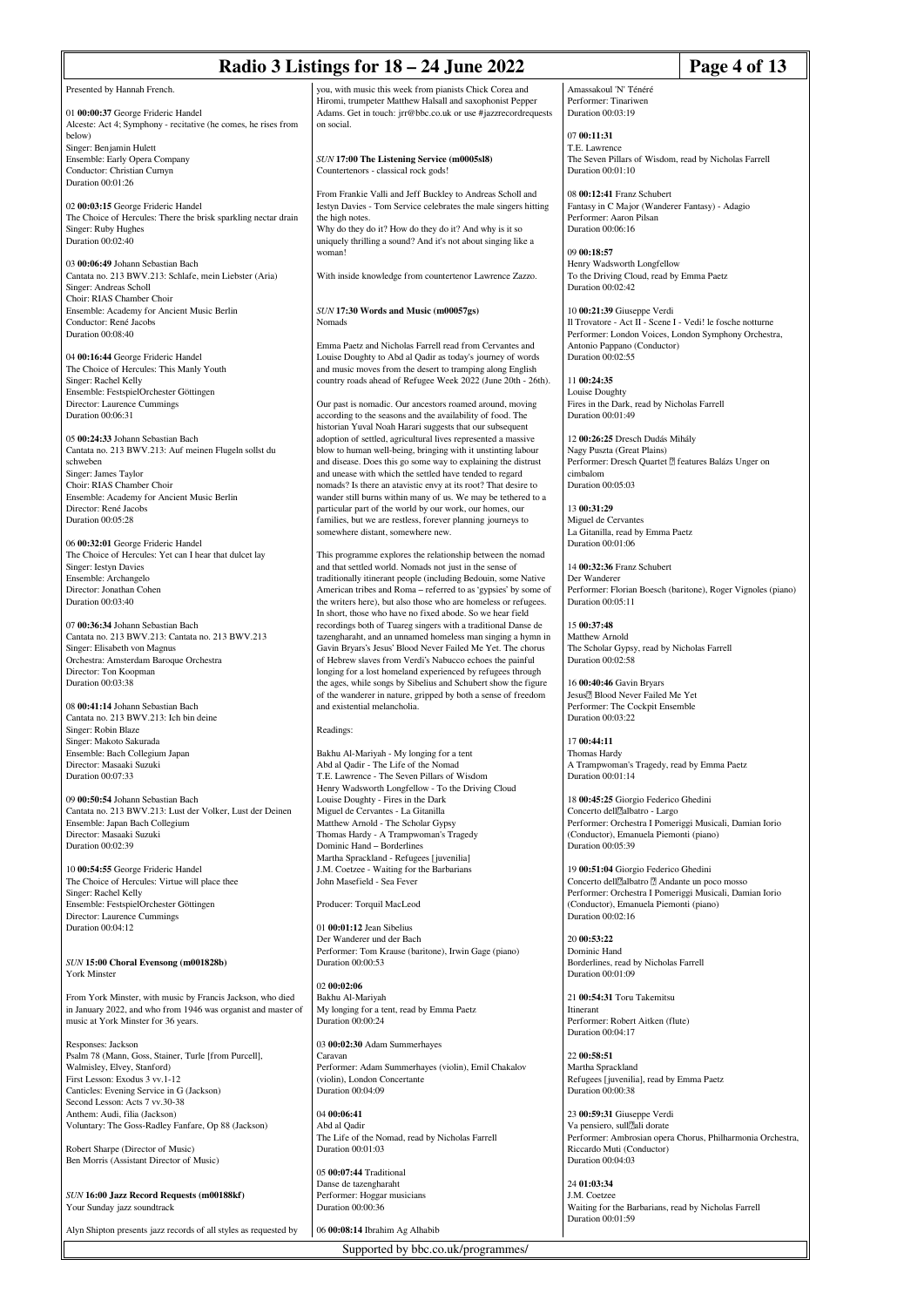## **Radio 3 Listings for 18 – 24 June 2022 Page 5 of 13**

25 **01:05:33** John Luther Adams The Wind In High Places: 1 - Above Sunset Pass Performer: JACK Quartet Duration 00:05:02

26 **01:10:33** John Masefield Sea Fever, read by Emma Paetz Duration 00:00:53

27 **01:11:26** Franz Schubert Wandrers Nachtlied II Performer: Florian Boesch (baritone), Roger Vignoles (piano) Duration 00:01:55

*SUN* **18:45 Sunday Feature (m00188kh)** Afterwords: Chinua Achebe

The life and ideas of Nigerian novelist, poet and critic Chinua Achebe, in his own words, and in the words of those who knew, loved, and were inspired by him.

Celebrated as "the Father of Modern African literature," Achebe blazed a trail for African people centring themselves and their culture in their own stories. This began with the release of his debut novel, Things Fall Apart, in 1958. He believed fiercely in the power of stories to obscure or reveal identities, depending on who does the telling, and with that, came a duty to speak out about the failings and corruption of postcolonial Nigeria, and its suppression of stories around Biafra.

With contributions from Achebe's close friend, the Somali novelist and poet Nuruddin Farah, the author Caryl Phillips, who began a friendship with Achebe after interviewing him in 2003, the young Nigerian writer Esther Ifesinachi Okonkwo who has taken inspiration from Achebe's essays, and the Igbo historian (and Achebe's youngest child) Dr Nwando Achebe.

Produced by Redzi Bernard. A Falling Tree production for BBC Radio Three

*SUN* **19:30 Drama on 3 (m00188kk)** Maupassant's Confessions of a Hedonist

A phantasmagorical journey through the most personal short stories of French writer and bon-viveur, Guy de Maupassant, adapted and translated by Simon Scardifield.

Telling his short stories to an invited guest becomes a matter of life and death for the author as he struggles to save his sanity. Will the power of his imagination be enough to pull him back from the brink.

Featuring adaptations of A Strange Night Out, Mouche, Laid To Rest, Cockcrow and Le Horla this is about the untold consequences of living fast and hard enough to keep the demons at bay.

Guy ….. Elliot Cowan Mathilde ..... Holli Dempsey Saval ..... Colin Ryan Fly ….. Alexandra Hannant Joseph ….. Gunnar Cauthery Celeste ….. Ruth Everett The Baron — Lonathan Forbes

Other parts were played by Matthew Durkan, Lloyd Thomas and Simon Scardifield

Directed by Gemma Jenkins

Maupassant was writing during the latter half of the 19th century. The world of the chosen stories is like entering a Toulouse Lautrec painting depicting the wild energy of Belle Epoque Paris. His later stories, of which Le Horla is one, are akin to experiencing the acid colours and trippy surrealism evident in the work of Odilon Redon.

### *SUN* **20:45 Record Review Extra (m00188km)** Haydn Opera Highlights

Hannah French offers listeners a chance to hear at greater length the recordings reviewed and discussed in yesterday's Record Review, including highlights from the recordings of Haydn operas surveyed in yesterday's Building a Library.

*SUN* **23:00 Sound Designs with Nick Luscombe (m00188kp)** The Imagined Future

Nick Luscombe concludes his personal journey through music and architecture, with a look at past and present visions of the future, including tracks from Yuri Suzuki, Alexandre Desplat and Abdullah Ibrahim. We hear the music choice of architect Kengo Kuma and a brand new work from Scanner, inspired by Kuma's Yudo Pavilion.

**MONDAY 20 JUNE 2022**

*MON* **00:00 The Music & Meditation Podcast (p0c587dr)** 6. Power of connection with Kathryn McCusker

NAO chats to Kathryn McCusker and discovers how a singing mantra meditation can help you feel less lonely and more connected to yourself and the world around you. Kathryn - a Kundalini yoga and meditation teacher, singer and the author of Everyday Kundalini - helps us understand why singing can be so powerful during mantra meditation. The music for Kathryn's singing mantra meditation was composed by Ben Ponniah and recorded by the BBC Singers with guest instrumentalists exclusively for this episode. Whether you're just starting to meditate or you're a seasoned meditator, this is the perfect podcast for you.

The words of this episode's singing mantra meditation are: Ra ma da sa, sa se so hung

Music you'll hear in this episode includes: Debussy: Reverie Ben Ponniah: Ra Ma Da Sa Mozart: Ave Verum Corpus JS Bach: Partita No 4 in D major for keyboard

01 **00:06:55** Claude Debussy Reverie Duration 00:03:33

02 **00:11:20** Ben Ponniah Ra Ma Da Sa Conductor: Graham Ross Choir: BBC Singers Duration 00:11:45

03 **00:23:26** Wolfgang Amadeus Mozart Ave Verum Corpus Duration 00:02:29

04 **00:26:15** Johann Sebastian Bach Partita No 4 in D major for keyboard Duration 00:02:00

*MON* **00:30 Through the Night (m00188kr)** Johan Dalene

Music in the Garden is a new festival outdoors in the Botanical Garden of Uppsala University (founded in 1655). The young Swedish violinist plays sonatas by Ravel, Bulak & Prokofiev with French pianist Julien Quentin. Presented by John Shea.

**12:31** AM Maurice Ravel (1875-1937) Violin Sonata No. 2 in G Johan Dalene (violin), Julien Quentin (piano)

**12:49** AM Kaan Bulak (1991) Violin Sonata No. 1 Johan Dalene (violin), Julien Quentin (piano)

**01:00** AM Jean Sibelius (1865-1957) Excerpts from 'Six Pieces for violin and piano, op. 79' Johan Dalene (violin), Julien Quentin (piano)

**01:10** AM Sergey Prokofiev (1891-1953) Violin Sonata No. 2 in D, op. 94a Johan Dalene (violin), Julien Quentin (piano)

**01:35** AM Lili Boulanger (1893-1918) Nocturne Johan Dalene (violin), Julien Quentin (piano)

**01:38** AM Benjamin Britten (1913-1976) String Quartet No. 2 in C major (Op.36) Yggdrasil String Quartet

**02:08** AM Franz Liszt (1811-1886) Piano Concerto no 2 in A major Gabrielius Alekna (piano), Lithuanian National Symphony Orchestra, Juozas Domarkas (conductor)

**02:31** AM Ernst von Dohnányi (1877-1960) Konzertstuck for cello and orchestra in D major (Op.12) Dmitri Ferschtman (cello), Netherlands Radio Philharmonic Orchestra, Bernhard Klee (conductor)

Supported by bbc.co.uk/programmes/

**02:53** AM Wolfgang Amadeus Mozart (1756-1791) Piano Sonata no 12 in F major, K 332 Kevin Kenner (piano)

**03:12** AM Antoine Reicha (1770-1836) Symphony 'a grande orchestre' in E flat major, Op 41 Capella Coloniensis, Hans-Martin Linde (director)

**03:38** AM William Byrd (1543-1623) In Fields abroad Emma Kirkby (soprano), Rose Consort of Viols

**03:43** AM Franz Schreker (1878-1934) Valse Lente Symphony Nova Scotia, Georg Tintner (conductor)

**03:49** AM Heitor Villa-Lobos (1887-1959) Bachiana brasileira No 5 Isabel Bayrakdarian (soprano), Bryan Epperson (cello), Maurizio Baccante (cello), Roman Borys (cello), Simon Fryer (cello), David Hetherington (cello), Roberta Jansen (cello), Paul Widner (cello), Thomas Wiebe (cello), Winona Zelenka (cello)

**04:01** AM Carl Philipp Emanuel Bach (1714-1788) Rondo in C minor Wq.59`4 for keyboard Andreas Staier (fortepiano)

**04:07** AM Vincenzo Bellini (1801-1835) Eccomi in lieta vesta ... Oh! Quante volte, from I Capuleti e i Montecchi Adriana Marfisi (soprano), Oslo Philharmonic Orchestra, Nello Santi (conductor)

**04:17** AM Conrad Friedrich Hurlebusch (1691-1765) Concerto in A minor for two oboes, solo violin, strings & basso continuo Paul van de Linden (oboe), Kristine Linde (oboe), Manfred Kraemer (violin), Musica ad Rhenum

**04:31** AM Dietrich Buxtehude (1637-1707) Prelude, Fugue and Ciacona in C major (BuxWV.137) Julian Gembalski (organ)

**04:37** AM Hugo Wolf (1860-1903) Intermezzo for string quartet in E flat major (1886) Ljubljana String Quartet

**04:48** AM Josquin des Prez (c1440 - 1521) Praeter rerum seriem Huelgas Ensemble, Paul Van Nevel (director)

**04:54** AM John Foulds (1880-1939) Keltic Overture, Op 28 BBC Concert Orchestra, Ronald Corp (conductor)

**05:02** AM Giuseppe Torelli (1658-1709) Sinfonia con tromba (G.8) in D major Blagoj Angelovski (trumpet), Velin Iliev (organ)

**05:08** AM Sigismond Thalberg (1812-1871) Variations on 'Home, sweet home' for piano (Op.72) Dennis Hennig (piano)

**05:14** AM Väinö Raitio (1891-1945) Vesipatsas (Waterspout) - ballet music Finnish Radio Symphony Orchestra, Okko Kamu (conductor)

**05:38** AM Karol Szymanowski (1882-1937) Stabat mater Op.53 for soloists, chorus and orchestra Iwona Hossa (soprano), Ewa Marciniec (contralto), Jarosław Bręk (bass baritone), Warsaw Philharmonic Chorus, Henryk Wojnarowski (director), Warsaw Philharmonic Orchestra, Antoni Wit (conductor)

**06:04** AM Johannes Brahms (1833-1897) Trio for clarinet or viola, cello and piano (Op.114) in A minor Anatoli Krastev (cello), Mina Ivanova (piano), Svilen Simeonov (clarinet)

*MON* **06:30 Breakfast (m001885r)** Monday - Kate's classical rise and shine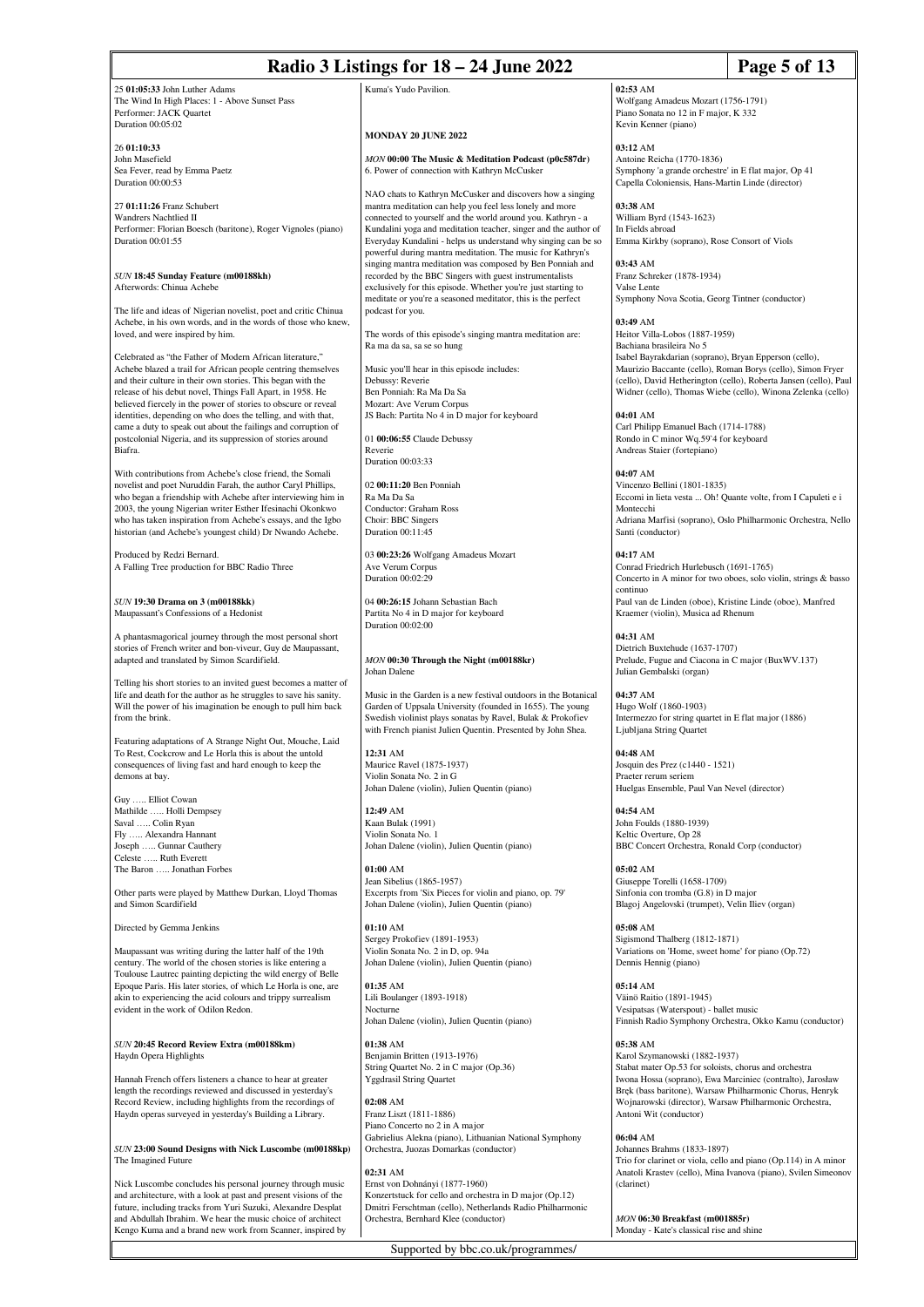|                                                                                                                                                                                                           | Radio 3 Listings for 18 - 24 June 2022                                                                                                                                                                                  | Page 6 of 13                                                                                                                                                                                                                                             |
|-----------------------------------------------------------------------------------------------------------------------------------------------------------------------------------------------------------|-------------------------------------------------------------------------------------------------------------------------------------------------------------------------------------------------------------------------|----------------------------------------------------------------------------------------------------------------------------------------------------------------------------------------------------------------------------------------------------------|
| Kate Molleson presents Radio 3's classical breakfast show,<br>featuring listener requests.                                                                                                                | Clarinettist Sabine Meyer and the Alliage Quintett play<br>Borodin, Gershwin, Shostakovich, Stefan Malzew and Weber.                                                                                                    | Thibaut Garcia (guitar)                                                                                                                                                                                                                                  |
| Email 3breakfast@bbc.co.uk                                                                                                                                                                                | Gershwin: Cuban Overture (arranged by Itai Sobol)<br>Weber: Aufforderung zum Tanze Op. 65 (arranged by Bernd                                                                                                            | Gershwin: An American in Paris<br>Simon Höfele (trumpet), Frank Dupree (piano)                                                                                                                                                                           |
| MON 09:00 Essential Classics (m001885w)<br>Georgia Mann                                                                                                                                                   | Wilden)<br>Shostakovich: The Gadfly Op. 97: Prelude (arranged by Levon<br>Atovmyan)                                                                                                                                     | MON 17:00 In Tune (m001886l)<br>Kate Rusby, Joglaresa, Rachel Nicholls, Carmen Jakobi                                                                                                                                                                    |
| Georgia Mann plays the best in classical music, with familiar<br>favourites alongside new discoveries and musical surprises.                                                                              | Ballet Suite No. 3: Gavotte, Elegy and Waltz (arranged by<br>Levon Atovmyan)<br>Ballet Suite No. 1: Polka (arranged by Levon Atovmyan)                                                                                  | Folk-singing doyenne Kate Rusby joins presenter Sean Rafferty<br>to perform live in the studio, and we're joined by Joglaresa                                                                                                                            |
| 0915 Playlist starter - listen and send us your ideas for the next<br>step in our musical journey today.                                                                                                  | Stefan Malzew: Macabrum Sanctum (Fantasy after Saint-<br>Saëns's Danse macabre)<br>Borodin: Prince Igor: Polovtsian Dances (arranged by Stéphane<br>Gassot/Camille Pépin)                                               | ahead of their concert at the Brighton Early Music Festival.<br>Soprano Rachel Nicholls and director Carmen Jakobi speak<br>with Sean, too, about a new production of Korngold's Die Tote<br>Stadt at Longborough Festival Opera.                        |
| 1010 Song of the Day - harnessing the magic of words, music<br>and the human voice.                                                                                                                       | Sabine Meyer, clarinet                                                                                                                                                                                                  |                                                                                                                                                                                                                                                          |
| 1030 Playlist reveal - a sequence of music suggested by you in<br>response to our starter today.                                                                                                          | Alliage Quintett:<br>Daniel Gauthier, soprano saxophone<br>Miguel Valles, alto saxophone                                                                                                                                | MON 19:00 In Tune Mixtape (m001886r)<br>Power through with classical music                                                                                                                                                                               |
| 1100 Essential Performers – the first of five tracks this week<br>showcasing the artistry of Norwegian trumpeter Tine Thing<br>Helseth.                                                                   | Simon Hanrath, tenor saxophone<br>Sebastian Pottmeier, baritone saxophone<br>Jang Eun Bae, piano                                                                                                                        | An eclectic mix featuring classical favourites, lesser-known<br>gems and a few surprises. Tonight, Bobby McFerrin jams with<br>Yo-Yo Ma, Debussy meets radical Canadian chamber group<br>Collectif9, and we get lyrical with George Walker. Plus Martinu |
| 1130 Slow Moment - time to take a break for a moment's<br>musical reflection.                                                                                                                             | One of the world's leading clarinettists, together with her five<br>colleagues (one pianist, four saxophonists), brings a programme<br>of arrangements of various popular works from the concert hall<br>and the stage. | conjures up a magical night, and we throw back to the arrival of<br>spring with Earl Wild's sumptuous arrangement of<br>Rachmaninov.                                                                                                                     |
| MON 12:00 Composer of the Week (m0018860)                                                                                                                                                                 |                                                                                                                                                                                                                         | Producer: David Fay                                                                                                                                                                                                                                      |
| Tomás Luis de Victoria (1548-1611)<br>A Requiem for Maria                                                                                                                                                 | MON 14:00 Afternoon Concert (m001886b)<br>Monday - Capuçon conducts Mozart                                                                                                                                              | MON 19:30 Radio 3 in Concert (m001886w)<br>Radu Lupu and the Berlin Philharmonic                                                                                                                                                                         |
| Donald Macleod surveys Victoria's duties as chaplain to a<br>retired Empress Maria and the Requiem he composed for her                                                                                    | Our featured artist this week is violinist Renaud Capuçon, today<br>conducting the Lausanne Chamber Orchestra in a delightful,<br>little-known Mozart work highlighting wind instruments. We                            | Another chance to hear this concert recorded at the<br>Philharmonie, Berlin, in November 2002, as a tribute to                                                                                                                                           |
| funeral<br>Tomás Luis de Victoria has become the most famed Spanish                                                                                                                                       | also showcase two distinguished living British composers:<br>Judith Bingham celebrates her 70th birthday this week and has<br>curated a sequence of pieces by her and others which we will                              | legendary Romanian pianist Radu Lupu who died in April at the<br>age of 76.                                                                                                                                                                              |
| composer of the Renaissance and ranks alongside Palestrina and<br>Lassus as one of the greatest composers of the 16th century. He<br>was a singer, organist, scholar, teacher, and a priest but it was in | hear across the week. There's also the world premiere<br>performance of David Matthews's Tenth Symphony, perhaps<br>best described as his own 'pastoral' symphony                                                       | Radu Lupu established himself early on in his career as one of<br>the major pianists of his time after winning three international<br>piano competitions: Van Cliburn, George Enescu and Leeds.                                                          |
| composition that he made his most significant impact. His<br>motets, Offices for the Dead and music for Holy Week are<br>admired for their great beauty and intensity and his musical                     | Presented by Ian Skelly                                                                                                                                                                                                 | Notoriously reclusive, Lupu's concerts were not-to-be-missed<br>events, his performances characterised by integrity, vision and<br>imagination. He's ideally partnered here with Bernard Haitink                                                         |
| talent thrust him into the orbit of Spain's royal family and the<br>most senior clerics in Rome. His devotion to God sat at the<br>heart of his creative life; and he wrote, "there is not a single"      | 2.00 <sub>pm</sub><br>Vladigerov<br>Vardar Rhapsody, Op.16                                                                                                                                                              | in Mozart's Piano Concerto No. 17, with its typically Mozartian<br>combination of joyousness and melancholy. Haitink ends with<br>an orchestral tour de force, Richard Strauss's vivid portrayal of                                                      |
| thing as useful as music, which, reaching our hearts soft but<br>deeply, provides a clear benefit not only for our soul but also                                                                          | Bulgarian National Radio Symphony Orchestra<br>Mark Kadin, conductor                                                                                                                                                    | an epic day in the mountains.                                                                                                                                                                                                                            |
| for our body."                                                                                                                                                                                            | Bartok                                                                                                                                                                                                                  | Mozart: Piano Concerto No. 17 in G, K. 453                                                                                                                                                                                                               |
| Today, Donald Macleod explores the last work Victoria<br>published, his Missa pro defunctis. This Requiem Mass is                                                                                         | 44 Duos for Violin (selection)<br>Vassily Chmykov and Deborah Nemtanu, violins                                                                                                                                          | $8.05$ pm<br>Interval Music (from CD)                                                                                                                                                                                                                    |
| believed to have been written and performed to mark the death<br>of his employer, the Dowager Empress Maria in 1603. Victoria                                                                             | Bingham                                                                                                                                                                                                                 | Brahms: 3 Intermezzi, Op. 117<br>Radu Lupu (piano)                                                                                                                                                                                                       |
| returned to Spain from Italy to work as Chaplain for the<br>Empress in the mid to late 1580s, where he greatly enhanced                                                                                   | The Spirit of Truth<br>Tallis                                                                                                                                                                                           | 8.20 pm                                                                                                                                                                                                                                                  |
| the cultural prestige of her household. Although Victoria was<br>expected to undertake various priestly duties, he also served as                                                                         | If ye love me<br><b>BBC</b> Singers                                                                                                                                                                                     | Strauss: Eine Alpensinfonie, Op. 64                                                                                                                                                                                                                      |
| unofficial Director of Music to the convent where the Empress<br>was living. The post allowed him much time to compose and                                                                                | Owain Park                                                                                                                                                                                                              | Radu Lupu (piano)<br>Berlin Philharmonic Orchestra                                                                                                                                                                                                       |
| also to travel to oversee his various publications. When Empress<br>Maria was taken ill, Victoria was one of the chaplains who                                                                            | David Matthews<br>Symphony no.10                                                                                                                                                                                        | Bernard Haitink (conductor)                                                                                                                                                                                                                              |
| attended her, as nuns sang psalms and recited prayers. After her<br>death, Victoria was charged with organising music for the                                                                             | <b>BBC</b> Philharmonic<br>Jac van Steen, conductor                                                                                                                                                                     | MON 21:30 Northern Drift (m0018870)                                                                                                                                                                                                                      |
| numerous services of mourning which took place. His Requiem<br>stands as one of the pinnacles of his musical achievements.                                                                                | 3.00pm                                                                                                                                                                                                                  | Claire Askew and Carmel Smickersgill                                                                                                                                                                                                                     |
| O magnum mysterium<br>Grex Vocalis                                                                                                                                                                        | Mozart<br>Sinfonia Concertante in E flat, K.297b<br>Lausanne Chamber Orchestra                                                                                                                                          | Elizabeth Alker returns for a new series of Northern Drift with<br>poet, crime writer, and witch Claire Askew, and Manchester<br>based composer and performer Carmel Smickersgill.                                                                       |
| Carl Høgset, director                                                                                                                                                                                     | Renaud Capuçon, conductor                                                                                                                                                                                               | Claire's new poetry collection 'How to Burn a Woman'                                                                                                                                                                                                     |
| Ave Maria<br>Maîtrise Nationale de Versailles                                                                                                                                                             | Schubert<br>Rosamunde Overture                                                                                                                                                                                          | celebrates the lives of women accused of witchcraft and heresy<br>- including her 16th-century ancestor Anne Askew, one of the                                                                                                                           |
| Choir of New College Oxford<br>Edward Higginbottom, director                                                                                                                                              | <b>BBC</b> Philharmonic<br>Jac van Steen, conductor                                                                                                                                                                     | earliest female English language poets and the first<br>Englishwoman to request a divorce. She was tortured in the<br>Tower of London and burnt at the stake in 1546, aged 25.                                                                           |
| Missa pro defunctis (Taedet animan meam)<br>Gabrieli Consort<br>Paul McCreesh, director                                                                                                                   | Stravinsky<br>The Rite of Spring<br>Suisse Romande Orchestra                                                                                                                                                            | Currently under the mentorship of Anna Meredith, Carmel<br>Smickersgill has been commissioned by the Liverpool                                                                                                                                           |
| Missa pro defunctis (excerpt)                                                                                                                                                                             | Jonathan Nott, conductor                                                                                                                                                                                                | Philharmonic's Ensemble 10/10, Galvanise Ensemble, and<br>Fretwork. She's described her new EP 'We Get What We Want                                                                                                                                      |
| Gabrieli Consort<br>Paul McCreesh, director                                                                                                                                                               | MON 16:30 New Generation Artists (m001886g)                                                                                                                                                                             | & We Don't Get Upset' as "silly music that comes from serious<br>places".                                                                                                                                                                                |
| Missa pro defunctis (excerpt)                                                                                                                                                                             | An American in Paris from trumpeter Simon Höfele                                                                                                                                                                        | Producer: Ruth Thomson                                                                                                                                                                                                                                   |
| Gabrieli Consort<br>Paul McCreesh, director                                                                                                                                                               | New Generation Artists: Thibaut Garcia plays Bach and Simon<br>Höfele plays Gershwin.                                                                                                                                   |                                                                                                                                                                                                                                                          |
| Magnificat octavi toni                                                                                                                                                                                    | Thibaut Garcia gave this performance of Bach's famous violin                                                                                                                                                            | <b>MON 22:00 Music Matters (m0018875)</b><br>[Repeat of broadcast at 11:45 on Saturday]                                                                                                                                                                  |
| The Sixteen<br>Harry Christophers, director                                                                                                                                                               | chaconne in the picture gallery at Glynde Place in Sussex, a<br>room which he describes as 'the perfect space for a guitar.' Also                                                                                       |                                                                                                                                                                                                                                                          |
| Produced by Luke Whitlock                                                                                                                                                                                 | today, Simon Höfele - who appears at Glynde Place this<br>weekend - plays a virtuosic arrangement of a favourite by<br>Gershwin.                                                                                        | MON 22:45 The Essay (m001887b)<br>Moments of Being                                                                                                                                                                                                       |
| MON 13:00 Radio 3 Lunchtime Concert (m0018866)<br>Sabine Meyer and the Alliage Quintett                                                                                                                   | Bach trans Segovia: Chaconne from Partita no 2 in d minor<br><b>BWV 1004</b>                                                                                                                                            | Moments of Being<br>The minutiae of life have always fascinated Joanna Robertson.                                                                                                                                                                        |
|                                                                                                                                                                                                           | Supported by bbc.co.uk/programmes/                                                                                                                                                                                      |                                                                                                                                                                                                                                                          |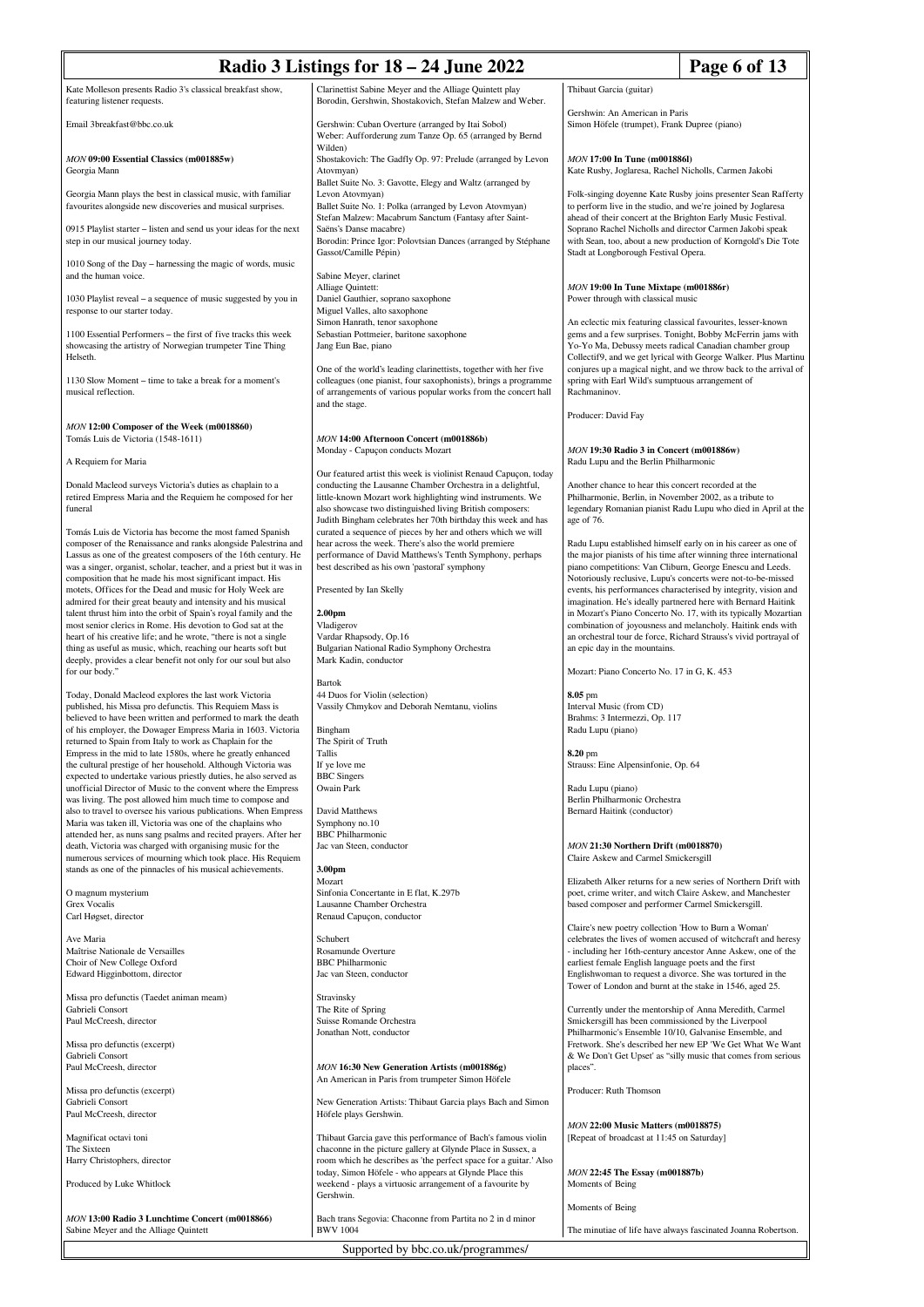## **Radio 3 Listings for 18 – 24 June 2022 Page 7 of 13**

Moments like opening the curtains or shutters in the morning, putting the key in the lock when returning home, making dinner, or smelling the cooking of the neighbours. The authority Virginia Woolf dismissed everyday repetitive rituals as 'moments of non-being', by contrast to epiphanies of experience or understanding that she saw as 'moments of being'.

Joanna Robertson argues that on the contrary, the deceptively insignificant everyday, is actually what our lives are made of. They shape, frame and colour our waking moments. Other writers, like Proust, or painters like Vermeer or van Hooch, appear to agree, and have captured the essence of the everyday in their art.

Written and presented by Joanna Robertson Producer: Arlene Gregorius Editor: Penny Murphy Sound engineer: Nigel Appleton Production Coordinator: Janet Staples

*MON* **23:00 Night Tracks (m001887n)** Music for the evening

Sara Mohr-Pietsch presents an adventurous, immersive soundtrack for late-night listening, from classical to contemporary and everything in between.

## **TUESDAY 21 JUNE 2022**

*TUE* **00:30 Through the Night (m001887w)** Richard Strauss and Tchaikovsky from Wellington, New Zealand

Strauss's Four Last Songs with soprano Emma Pearson and the New Zealand Symphony Orchestra, plus Metamorphosen and Tchaikovsky's Fifth Symphony. John Shea presents.

**12:31** AM Richard Strauss (1864-1949) Metamorphosen New Zealand Symphony Orchestra, Hamish McKeich (conductor)

**01:00** AM Richard Strauss (1864-1949) Vier letzte Lieder (Four Last Songs), AV 150 Emma Pearson (soprano), New Zealand Symphony Orchestra, Hamish McKeich (conductor)

**01:23** AM Pyotr Ilyich Tchaikovsky (1840-1893) Symphony no 5 in E minor, Op 64 New Zealand Symphony Orchestra, Hamish McKeich (conductor)

**02:13** AM Robert Schumann (1810-1856) Marchenbilder, Op 113 Eivind Holtsmark Ringstad (viola), David Meier (piano)

**02:31** AM Jan Dismas Zelenka (1679-1745) Requiem mass in D major, ZWV.46 Hana Blažíková (soprano), Kamila Mazalova (contralto), Vaclav Cizek (tenor), Tomáš Král (bass), Jaromír Nosek (bass), Collegium Vocale 1704, Collegium 1704, Václav Luks (conductor)

**03:15** AM Johann Sebastian Bach (1685-1750) French suite for keyboard no 2 in C minor, BWV.813 Cristian Niculescu (piano)

**03:29** AM Zvonimir Ciglič (1921-2006) Harp Concertino Mojza Zlobko (harp), RTV Slovenia Symphony Orchestra, Anton Nanut (conductor)

**03:43** AM Felix Mendelssohn (1809-1847) Herbstlied, Op 84 no 2 Kaia Urb (soprano), Heiki Mätlik (guitar)

**03:47** AM Jānis Mediņš (1890-1966) Flower Waltz - from the ballet 'Victory of Love' Liepaja Symphony Orchestra, Imants Resnis (conductor)

**03:52** AM Gioachino Rossini (1792-1868) Quartet no 1 in F major for flute, clarinet, bassoon and horn Canberra Wind Soloists

**04:04** AM Richard Wagner (1813-1883), Franz Liszt (arranger) Elsa's Bridal Procession, from 'Lohengrin' Michele Campanella (piano)

**04:12** AM Richard Wagner (1813-1883) O du mein holder Abendstern – from "Tannhauser" Brett Polegato (baritone), Canadian Opera Company Orchestra, Richard Bradshaw (conductor)

**04:18** AM Johann Sebastian Bach (1685-1750) Fantasia, from Partita in C minor BWV.997 for lute Axel Wolf (lute)

**04:22** AM Antonio Vivaldi (1678-1741) Violin Concerto in D (Op.3 No.9) (RV.230) Fabio Biondi (violin), Europa Galante

**04:31** AM Paul Juon (1872-1940) Fairy Tale for cello and piano in A minor, Op 8 Esther Nyffenegger (cello), Desmond Wright (piano)

**04:36** AM Sven-David Sandström (1942-2019) April och Tystnad (April and Silence) Jutland Chamber Choir, Mogens Dahl (director)

**04:43** AM Lodewijk De Vocht (1887-1977) Naar Hoger Licht (Towards a Higher Light), symphonic poem with cello solo (1933) Luc Tooten (cello), Vlaams Radio Orkest [Flemish Radio Orchestra], Jan Latham-Koenig (conductor)

**04:51** AM Dietrich Buxtehude (1637-1707) Jubilate Domino, omnis terra, BuxWV 64 Bogna Bartosz (contralto), Amsterdam Baroque Orchestra, Ton Koopman (conductor)

**04:59** AM Johann Baptist Georg Neruda (1708-1780) Concerto for horn or trumpet and strings in E flat major Tine Thing Helseth (trumpet), Oslo Camerata, Stephan Barratt-Due (conductor)

**05:15** AM Claude Debussy (1862-1918) Suite bergamasque Roger Woodward (piano)

**05:34** AM Edvard Grieg (1843-1907) Violin Sonata no 2 in G major, Op 13 Alina Pogostkina (violin), Sveinung Bjelland (piano)

**05:56** AM Joseph Haydn (1732-1809) Symphony no 6 in D major 'Le Matin' National Arts Centre Orchestra, Gabriel Chmura (conductor)

**06:13** AM Samuel Barber (1910-1981) Toccata Festiva, Op 36a Antonio García (organ), Berner Kammerorchester, Philippe Bach (conductor)

*TUE* **06:30 Breakfast (m00188f5)** Tuesday - Kate's classical alternative

Kate Molleson presents Radio 3's classical breakfast show, featuring listener requests.

Email 3breakfast@bbc.co.uk

*TUE* **09:00 Essential Classics (m00188f7)** Georgia Mann

Georgia Mann plays the best in classical music, with discoveries and surprises rubbing shoulders with familiar favourites.

0915 Playlist starter – listen and send us your ideas for the next step in our musical journey today.

1010 Song of the Day – harnessing the magic of words, music and the human voice.

1030 Playlist reveal – a sequence of music suggested by you in response to our starter today.

1100 Essential Performers – this week our artist in focus is trumpeter Tine Thing Helseth.

1130 Slow Moment – time to take a break for a moment's musical reflection.

Supported by bbc.co.uk/programmes/

## *TUE* **12:00 Composer of the Week (m00188f9)** Tomás Luis de Victoria (1548-1611)

Moving to the Eternal City

Donald Macleod follows the young composer from his Spanish home in Ávila to Rome.

nás Luis de Victoria has become the most famed Spanish composer of the Renaissance and ranks alongside Palestrina and Lassus as one of the greatest composers of the 16th century. He was a singer, organist, scholar, teacher, and a priest but it was composition that he made his most significant impact. His motets, Offices for the Dead and music for Holy Week are admired for their great beauty and intensity and his musical talent thrust him into the orbit of Spain's royal family and the most senior clerics in Rome. His devotion to God sat at the heart of his creative life; and he wrote, "there is not a single thing as useful as music, which, reaching our hearts soft but deeply, provides a clear benefit not only for our soul but also for our body.

Victoria was born in 1548 in Ávila, Spain. In today's programme, Donald Macleod explores how the city and its culture may have shaped the young composer. He became a choirboy at the Cathedral of Ávila, around the age of nine or ten, where he learned much about sacred music, its performance and composition. Victoria was then sent to Italy to prepare for holy orders, at the German College in Rome. It must have been an overwhelming experience for Victoria, arriving in the teeming metropolis of the Eternal City. He would have quickly encountered the music of Rome's most celebrated composer, Palestrina, and it's possible that Victoria was able to study with him, too.

O Magnum Mysterium Carlos Mena, countertenor Juan Carlos Rivera, lute

Vadam et circuibo civitatem a 6 Collegium Vocale Gent Philippe Herreweghe, director

Ascendens Christus in altum The Choir of the Queen's College, Oxford Owen Rees, director

Super flumina Babylonis Les Éléments Joël Suhubiette, director

Missa O magnum mysterium Oxford Camerata Jeremy Summerly, director

Ave maris stella a 4 ORA Singers Suzi Digby, director

Produced by Luke Whitlock

*TUE* **13:00 Radio 3 Lunchtime Concert (b0b3c2d0)** Michael Collins and Friends at LSO St Luke's (1/4)

Fiona Talkington introduces the first of four concerts curated by and featuring Michael Collins, recorded at LSO St Luke's in London. Today he is joined by pianist Michael McHale play works by Reinecke, Stanford and Brahms.

Reinecke: Introduction and Allegro appassionato, Op 256 Stanford: Clarinet Sonata, Op 129 Brahms: Clarinet Sonata in F minor, Op 120 No 1

Michael Collins (clarinet) Michael McHale (piano)

Concert recorded at LSO St Luke's, London, on 13 April 2018.

*TUE* **14:00 Afternoon Concert (m00188fc)** Tuesday - Capuçon plays Elgar

More from French violinist Renaud Capuçon, this afternoon the expansive, romantic concerto by Edward Elgar. There's more from Judith Bingham's 70th birthday concert and two contrasting pieces for piano duo

Presented by Ian Skelly

**2.00pm** Rossini Cenerentola Overture BBC Philharmonic Gianandrea Noseda, conductor

Gombert Media vita BBC Singers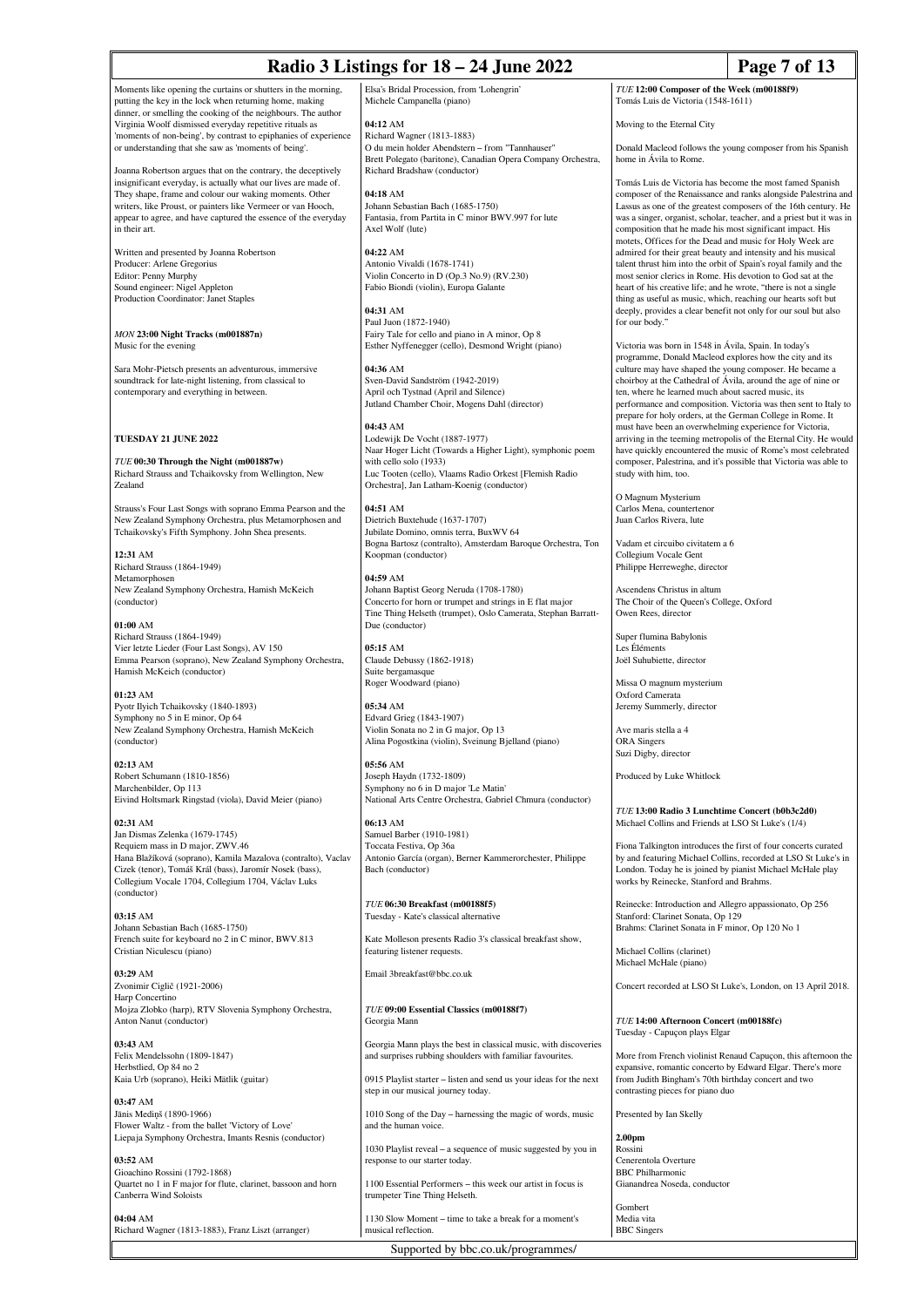## **Radio 3 Listings for 18 – 24 June 2022 Page 8 of 13**

### Owain Park

Bartok Two Portraits, Op.5 BBC Scottish Symphony Orchestra Thomas Dausgaard, conductor

Schubert Rondo in D, D. 608 Duration of work: **09:26** min. Anne Queffelec and Gaspard Dehaene, piano

Poulenc O magnum mysterium Judith Bingham O magnum mysterium BBC Singers Owain Park

**3.00pm** Elgar Violin Concerto in B minor, Op.61 Renaud Capuçon, violin Suisse Romande Orchestra Jonathan Nott, conductor

Bach arr. Kurtag Sonatina, from Actus Tragicus, BWV.106 Anne Queffelec and Gaspard Dehaene, piano

Kodaly Symphony in C BBC Philharmonic Yan Pascal Tortelier, conductor

*TUE* **17:00 In Tune (m00188ff)** Alexander Ullman, Maxim Rysanov, Penarth Chamber Music Festival

Maxim Rysanov speaks to presenter Sean Rafferty ahead of directing the UK premiere of Gabriel Prokofiev's Viola Concerto with the BBC National Orchestra of Wales, pianist Alexander Ullman, whose new album is released on Friday, performs live in the studio, and we hear from cellist Alice Neary and violinist David Adams about the Penarth Chamber Music Festival which opens on Thursday.

*TUE* **19:00 In Tune Mixtape (m0008gty)** Classical music for your journey

This mixtape explores the extremes of emotion generated by music, from fiery passion to reflective contemplation, including Pavarotti in the role of an infamous duke, a farewell from Haydn and the piano wizardry of Yuja Wang in Rachmaninov.

Producer: Dominic Wells

01 **00:00:07** Joseph Haydn Symphony No.45 in F sharp minor 'Farewell' Orchestra: Orchester der Wiener Staatsoper Conductor: Hermann Scherchen Duration 00:22:04

02 **00:04:21** Domenico Scarlatti Keyboard Sonata in F sharp major, K 318 Performer: Yevgeny Sudbin Duration 00:06:06

03 **00:10:27** Camille Saint‐Saëns Allegro appassionato in B minor, Op 43 Performer: Mischa Maisky Performer: Daria Hovora Duration 00:03:51

04 **00:14:14** Giuseppe Verdi La donna è mobile (Rigoletto) Singer: Luciano Pavarotti Orchestra: London Symphony Orchestra Conductor: Richard Bonynge Duration 00:02:21

05 **00:16:31** Johann Sebastian Bach Orchestral Suite No 1 in C major, BWV 1066 (Bourrée 1 and 2) Orchestra: Amsterdam Baroque Orchestra

Conductor: Ton Koopman Duration 00:02:24

06 **00:18:52** Jean Sibelius Symphony No 5 in E flat major, Op 82 (1st mvt) Orchestra: BBC Philharmonic Conductor: John Storgårds Duration 00:14:14

07 **00:23:54** Sergey Rachmaninov Piano Concerto no.3 in D minor Op.30 (3rd mvt) Performer: Yuja Wang

Orchestra: Simón Bolívar Symphony Orchestra Conductor: Gustavo Dudamel Duration 00:14:17

*TUE* **19:30 Radio 3 in Concert (m00188fh)** Shostakovich's Violin Concerto No 1

Tom McKinney introduces a concert from Snape Maltings given as part of this year's Aldeburgh Festival featuring the CBSO performing music by Benjamin Britten and Shostakovich his First Violin Concerto, performed by Patricia Kopatchinskaja. David Oistrakh, its dedicatee, likened the violin part to "a pithy Shakespearian role". The concert also features a new work by the Icelandic composer Anna **Thorvaldsdottir** 

THORVALDSDOTTIR: Catamorphosis BRITTEN: Suite: Gloriana

Interval: (From disc) Britten: Cello Sonata Mstislav Rostropovich, cello Benjamin Britten, piano

SHOSTAKOVICH Violin Concerto No 1 BRITTEN Four Sea Interludes (Peter Grimes)

CBSO MORLOT, Ludovic (conductor) KOPATCHINSKAJA, Patricia (violin)

Recorded at Snape Maltings Concert Hall

*TUE* **22:00 Free Thinking (m00188fk)** Sheffield

Crucible steel, a process developed around 1740, propelled Sheffield into the industrial future, giving rise to world-famous scissors, tools and cutlery manufacturers. Inevitably these firms are now in decline, but anybody with roots in the city is marked in some way by the industry. The Sheffield playwright Chris Bush's new trilogy - Rock, Paper, Scissors - examines the city's metalworking history through the stories of three generations working in the City's oldest Scissors Factory.

The Poet Peter Sansom was not born in Sheffield but is deeply connected to it and his new collection Lanyard has poems dedicated to the city. He's the founder and director of the Poetry Business and co-editor of The North magazine. What place does poetry have in the city reimagines itself after its steely past during a cost of living crisis? John Gallagher presents

Producer: Olive Clancy

*TUE* **22:45 The Essay (m00188fm)** Moments of Being

Windows

The minutiae of the everyday frame, shape and colour our lives. Joanna Robertson lives in Paris, and finds that the views from her fourth-floor flat have a real influence on her daily life. Looking out over the neighbourhood of Montparnasse, her Ecoking out over the heighbourhood of Montparnasse, her windows let her eye and mind wander over the sites of much recent and not so recent cultural history.

Former residents whose residences she can still see, range from Irish playwright Samuel Beckett to Austro-Hungarian writer Joseph Roth. And, following in the footsteps of painter John Constable, Joanna too goes "skying", as he called it: observing the sky and its cloudscapes through the window. What's beyond the glass is both separate from, yet also inextricably part of her life.

Written and presented by Joanna Robertson Producer: Arlene Gregorius Editor: Penny Murphy Sound engineer: Nigel Appleton Production Coordinator: Janet Staples

*TUE* **23:00 Night Tracks (m00188fp)** Dissolve into sound

Sara Mohr-Pietsch presents an adventurous, immersive soundtrack for late-night listening, from classical to contemporary and everything in between.

**WEDNESDAY 22 JUNE 2022**

*WED* **00:30 Through the Night (m00188fr)** Queen Elisabeth Piano Competition 2021

Supported by bbc.co.uk/programmes/

The prizewinners of the competition perform piano concertos by Chopin, Saint-Saëns and Prokofiev in Brussels. Presented by John Shea.

**12:31** AM Francois van Campenhout (1779-1848) Belgian National Anthem Brussels Philharmonic Orchestra, Stéphane Denève (conductor)

**12:32** AM Camille Saint-Saëns (1835-1921) Piano Concerto No. 5 in F, op. 103 ('Egyptian') Keigo Mukawa (piano), Brussels Philharmonic Orchestra, Stéphane Denève (conductor)

**01:03** AM Sergey Prokofiev (1891-1953) Piano Concerto No. 2 in G minor, op. 16 Sergei Redkin (piano), Brussels Philharmonic Orchestra, Stéphane Denève (conductor)

**01:37** AM Fryderyk Chopin (1810-1849) Piano Concerto No. 2 in F minor, op. 21 Jonathan Fournel (piano), Brussels Philharmonic Orchestra, Stéphane Denève (conductor)

**02:10** AM Joseph Haydn (1732-1809) Symphony No 95 in C minor, Hob.**1.95** Oslo Philharmonic Orchestra, Marek Janowski (conductor)

**02:31** AM Johannes Brahms (1833-1897) Quintet in F minor Op.34 for piano and strings Aleksandra Juozapenaite-Eesma (piano), Ciurlionis Quartet

**03:13** AM Josef Suk (1874-1935) Křečovice Mass for chorus, strings and organ in B flat major Marie Matejková (soprano), Ilona Satylova (alto), Jirí Vinklárek (tenor), Michael Mergl (bass), Miluska Kvechová (organ), Czech Radio Choir, Pilzen Radio Orchestra, Stanislav Bogunia (conductor)

**03:38** AM Antonio Vivaldi (1678-1741) Concerto for lute, 2 violins & continuo in D major, RV.93 Nigel North (lute), London Baroque, John Toll (organ)

**03:48** AM Joseph Lauber (1864-1952) Trois Morceaux Caracteristiques for solo flute (Op.47) Marianne Keller Stucki (flute)

**03:55** AM Henry Purcell (1659-1695) Awake, and with attention hear for bass and continuo (Z.181) Stephen Varcoe (bass), David Miller (theorbo), Peter Seymour (organ)

**04:05** AM Ludwig van Beethoven (1770 - 1827) Coriolan Op 62 (Overture) BBC Scottish Symphony Orchestra, Donald Runnicles (conductor)

**04:14** AM Domenico Scarlatti (1685-1757),Walter Gieseking (1895-1956) Chaconne on a Theme by Scarlatti after Keyboard Sonata in D minor K 32 Joseph Moog (piano)

**04:21** AM Blagoje Bersa (1873-1934) Capriccio-Scherzo Op 25c (1902) Croatian Radio and Television Symphony Orchestra, Mladen Tarbuk (conductor)

**04:31** AM Otto Nicolai (1810-1849) Overture to "The Merry Wives of Windsor" RTV Slovenia Symphony Orchestra, Marko Munih (conductor)

**04:40** AM Giovanni Girolamo Kapsberger (c.1580-1651) Toccata arpeggiata, Toccata seconda, and Colascione for chittarone Lee Santana (theorbo)

**04:48** AM Sven-Eric Johanson (1919-1997) Fyra visor om arstiderna (4 songs about the Seasons) Swedish Radio Choir, Eric Ericson (conductor)

**04:55** AM Sebastian Bodinus (c.1700-1759) Trio for oboe and 2 bassoons in G major Hildebrand'sche Hoboïsten Compagnie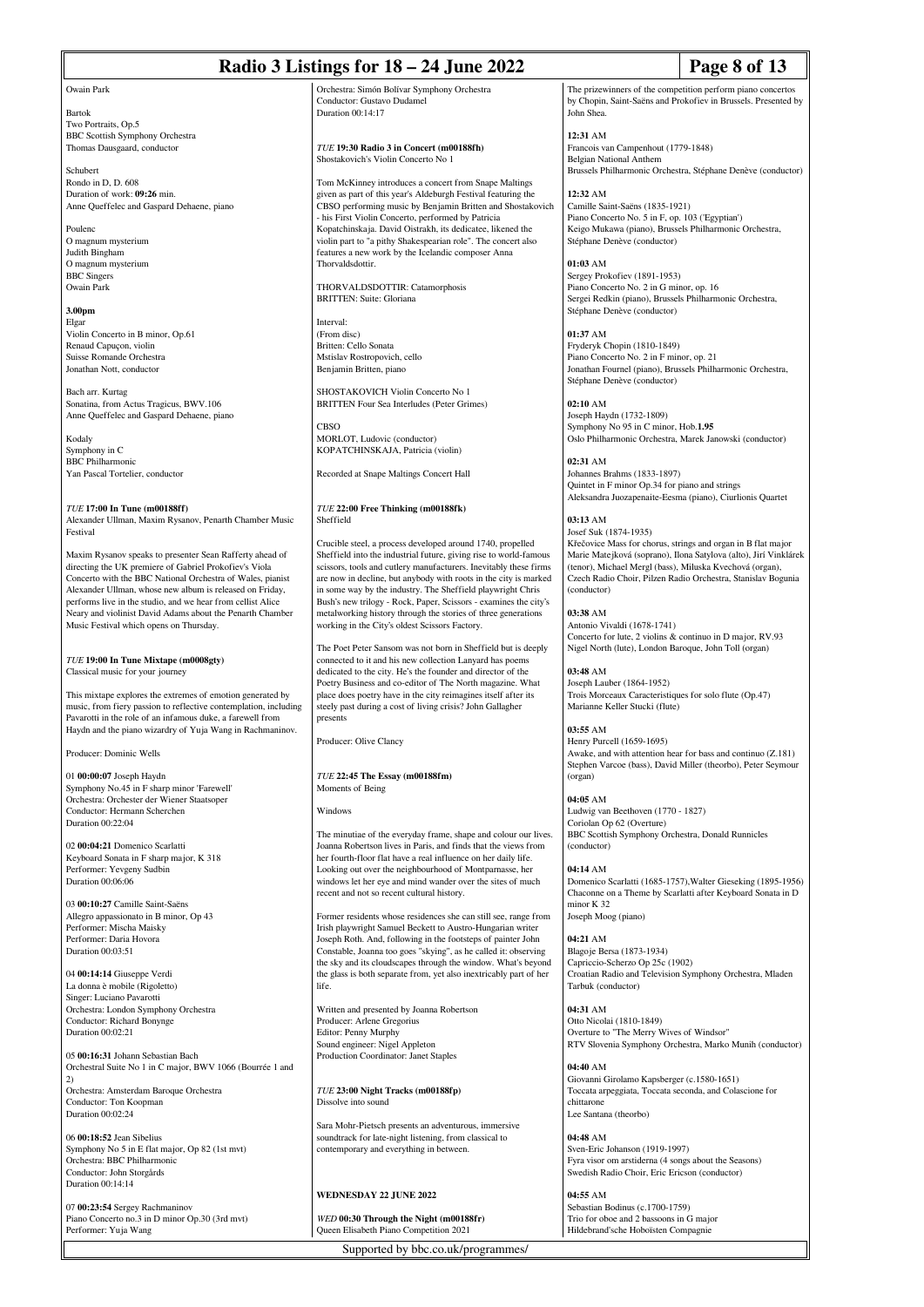## **Radio 3 Listings for 18 – 24 June 2022 Page 9 of 13**

**05:04** AM Cécile Chaminade (1857-1944) Automne, Op 35 No 2 Valerie Tryon (piano)

**05:12** AM Wolfgang Amadeus Mozart (1756-1791) Adagio and Allegro in E flat major (K.Anh.C **17.07**) for wind octet Festival Winds

**05:21** AM Rebecca Clarke (1886-1979) Viola Sonata in E minor Lise Berthaud (viola), Xenia Maliarevitch (piano)

**05:45** AM Richard Strauss (1864-1949), Erich Leinsdorf (arranger) Die Frau ohne Schatten - Suite Royal Concertgebouw, Erich Leinsdorf (conductor)

**06:06** AM Carl Reinecke (1824-1910) Trio for oboe, horn and piano in A minor, Op.188 Maarten Karres (oboe), Jaap Prinsen (horn), Ariane Veelo-Karres (piano)

### *WED* **06:30 Breakfast (m00188qq)** Wednesday - Kate's classical alarm call

Kate Molleson presents Radio 3's classical breakfast show, featuring listener requests.

Email 3breakfast@bbc.co.uk

*WED* **09:00 Essential Classics (m00188qs)** Georgia Mann

Georgia Mann plays the best in classical music, featuring new discoveries, some musical surprises and plenty of familiar favourites.

0915 Playlist starter – listen and send us your ideas for the next step in our musical journey today.

1010 Song of the Day – harnessing the magic of words, music and the human voice

1030 Playlist reveal – a sequence of music suggested by you in response to our starter today.

1100 Essential Performers – another track from our featured artist this week, trumpeter Tine Thing Helseth.

1130 Slow Moment – time to take a break for a moment's musical reflection.

*WED* **12:00 Composer of the Week (m00188qv)** Tomás Luis de Victoria (1548-1611)

Becoming a Priest

Donald Macleod follows the young Victoria as he takes holy orders and seeks to improve his circumstances.

Tomás Luis de Victoria has become the most famed Spanish composer of the Renaissance and ranks alongside Palestrina and Lassus as one of the greatest composers of the 16th century. He was a singer, organist, scholar, teacher, and a priest but it was in composition that he made his most significant impact. His motets, Offices for the Dead and music for Holy Week are admired for their great beauty and intensity and his musical talent thrust him into the orbit of Spain's royal family and the most senior clerics in Rome. His devotion to God sat at the heart of his creative life; and he wrote, "there is not a single thing as useful as music, which, reaching our hearts soft but deeply, provides a clear benefit not only for our soul but also for our body."

In today's programme, we find Victoria working as director of music at the church of Sant'Apollinare in Rome. His duties kept him very busy, including training the choir, tuning and maintaining the church's organ and providing music for high mass on at least 180 days each year. Around 1575, Victoria was ordained and he was able to find a new position as a priest at San Girolamo. This role came with a better income and lodgings, and gave him more time to devote to composition. Victoria remained there for several years, bringing many of his works into print.

Gaude Maria The Sixteen Harry Christophers, director

Nigra sum sed formosa Ensemble Plus Ultra

Michael Noone, director

Ardens Est Cor Muem Nordic Voices

Magnificat septimi toni The Choir of Westminster Cathedral Martin Baker, director

Lamentations for Maundy Thursday The Tallis Scholars Peter Philips, director

Conditor alme siderum a 4 Ensemble Plus Ultra Michael Noone, director

Aurea luce a 4 Ensemble Plus Ultra Michael Noone, director

Produced by Luke Whitlock

*WED* **13:00 Radio 3 Lunchtime Concert (b0b3c5h5)** Michael Collins and Friends at LSO St Luke's (2/4)

Fiona Talkington introduces the second of four concerts curated by and featuring Michael Collins, recorded at LSO St Luke's in London. Today he is joined by cellist Leonard Elschenbroich and pianist Michael McHale to play trios by Brahms and Carl Frühling.

Frühling: Trio in A minor, Op 40 Brahms: Trio in A minor, Op 114

Michael Collins (clarinet) Leonard Elschenbroich (cello) Michael McHale (piano)

Concert recorded at LSO St Luke's, London, on 30 March 2018

*WED* **14:00 Afternoon Concert (m00188qx)** Wednesday - Capuçon plays Kreutzer

French violinist Renaud Capuçon takes centre stage, conducting Mozart and Schubert but also performing a recent orchestral arrangement of Beethoven's 'Kreutzer' Sonata by the Australian musician Richard Tognetti. There's also rare Ruth Gipps and more from Judith Bingham's 70th birthday concert

Presented by Ian Skelly

**2.00pm** Elgar My love dwelt in a Northern land BBC Singers Owain Park

Ruth Gipps Death on a pale horse BBC Philharmonic Rumon Gamba, conductor

Visee Suite in D Elizabeth Kenny, lute

Schubert Polonaise in B flat, D.580 Orchestre National de France Renaud Capuçon, violin and conductor

Schumann Fantasiestücke, op. 73 Victor Julien-Laferriere, cello Angela Fandeeva, piano

Bingham 'York Service': Magnificat & Nunc Dimittis BBC Singers Owain Park

**3.00pm** Beethoven arr. Richard Tognetti Violin Sonata in A, Op.47 ('Kreutzer') Orchestre National de France Renaud Capucon, violin and conductor

Mozart Divertimento in F, K.138 Orchestre National de France Renaud Capucon, conductor

*WED* **16:00 Choral Evensong (m00188qz)** Rugby School

From the Chapel of Rugby School on the Feast of St Alban.

Supported by bbc.co.uk/programmes/

Introit: Hic vir despiciens mundum (Victoria) Responses: Leighton Psalm 108, 109 (Hurford, Stewart, Harrison, Turle) First Lesson: Isaiah 43 vv.1-7 Office Hymn: O Christ our king, supreme in power (Aeterna Christi mu Canticles: Evening Service in A flat (Harwood) Second Lesson: 2 Corinthians 6 vv.1-10 Anthem: Give me the wings of faith (Leighton) Hymn: In a town below the hillside (Ebenezer) Alban Responses (Stephen Darlington) Voluntary: Paean (Leighton)

Richard Tanner (Director of Music) Ian Wicks (Organist)

Recorded 20 May 2022.

### *WED* **17:00 In Tune (m00188r1)**

David Nettle and Richard Markham, Brindley Sherratt, John Rondeau and Thomas Dunford

Ahead of Opera North's performance of Parsifal at the Southbank, bass Brindley Sherratt joins Sean Rafferty, and there's live music in the studio from harpsichordist Jean Rondeau and lutenist Thomas Dunford. Plus piano duo David Nettle and Richard Markham join us ahead of their concert at St Martin-in-the-Fields on Friday.

*WED* **19:00 In Tune Mixtape (m00188r3)** Your daily classical soundtrack

An eclectic mix featuring classical favourites, lesser-known gems and a few surprises

*WED* **19:30 Radio 3 in Concert (m00188r5)** Nicholas Lanier - Musician and Art Collector

New Worlds: Travelogue Laurence Cummings, Anna Dennis, Thomas Walker and Academy of Ancient Music follow the 17th-century adventures of Nicholas Lanier, the first master of the king's music, who forever changed the course of British music and art when he returned from a voyage across Europe. The programme includes music by Dowland, Monteverdi, Frescobaldi, Caccini and Lanier himself. Presented by Ian Skelly

Dowland Come again, sweet love Monteverdi Lamento d'Arianna Lanier Sinfonia Lanier No more shall meads Ramsey, arr. Lanier The Witch of Endor Frescobaldi Recercar settimo Duarte Sinfonia No.6 Sweelinck Poi che non volete Di Lasso Un jour vis un foulon Claudia Rusca Canzona prima á 4, La Borromea Claudio Monteverdi Cruda Amarilli Tobias Hume Harke, Harke, No.11 and Captaine Humes Pavane, No.47 Biagio Marini Sonata Quarta per sonar com due corde, Op.8 Francesca Caccini Lasciatemi qui solo Nicholas Lanier Hero's complaint to Leander Claudio Monteverdi Tirsi e Clori

Anna Dennis (soprano), Thomas Walker (tenor) Academy of Ancient Music Laurence Cummings (director)

Recorded at Milton Court, London in February 2022.

*WED* **22:00 Free Thinking (m00188r7)** ETA Hoffman

The German Romantic author of horror and fantasy published stories which form the basis of Jacques Offenbach's opera The Tales of Hoffmann, the ballet Coppélia and the Nutcracker. In the theatre he worked as a stagehand, decorator, playwright and manager and he wrote his own musical works, his opera Undine ended its run at the Berlin Theatre after a fire. But during his lifetime he also saw Warsaw and Berlin occupied by Napoleon and during the Prussian war against France, he wrote an account of his visit to the battlefields and he became entangled in various legal disputes towards the end of his life. Anne McElvoy marks 200 years since his death gathering together literary and musical scholars to look at his legacy.

Joanna Neilly is Associate Professor and Fellow and Tutor in German at the University of Oxford.

Keith Chapin is senior lecturer in music at Cardiff University.

Tom Smith is a BBC/AHRC New Generation Thinker. He is Senior Lecturer and Head of German at the University of St Andrews.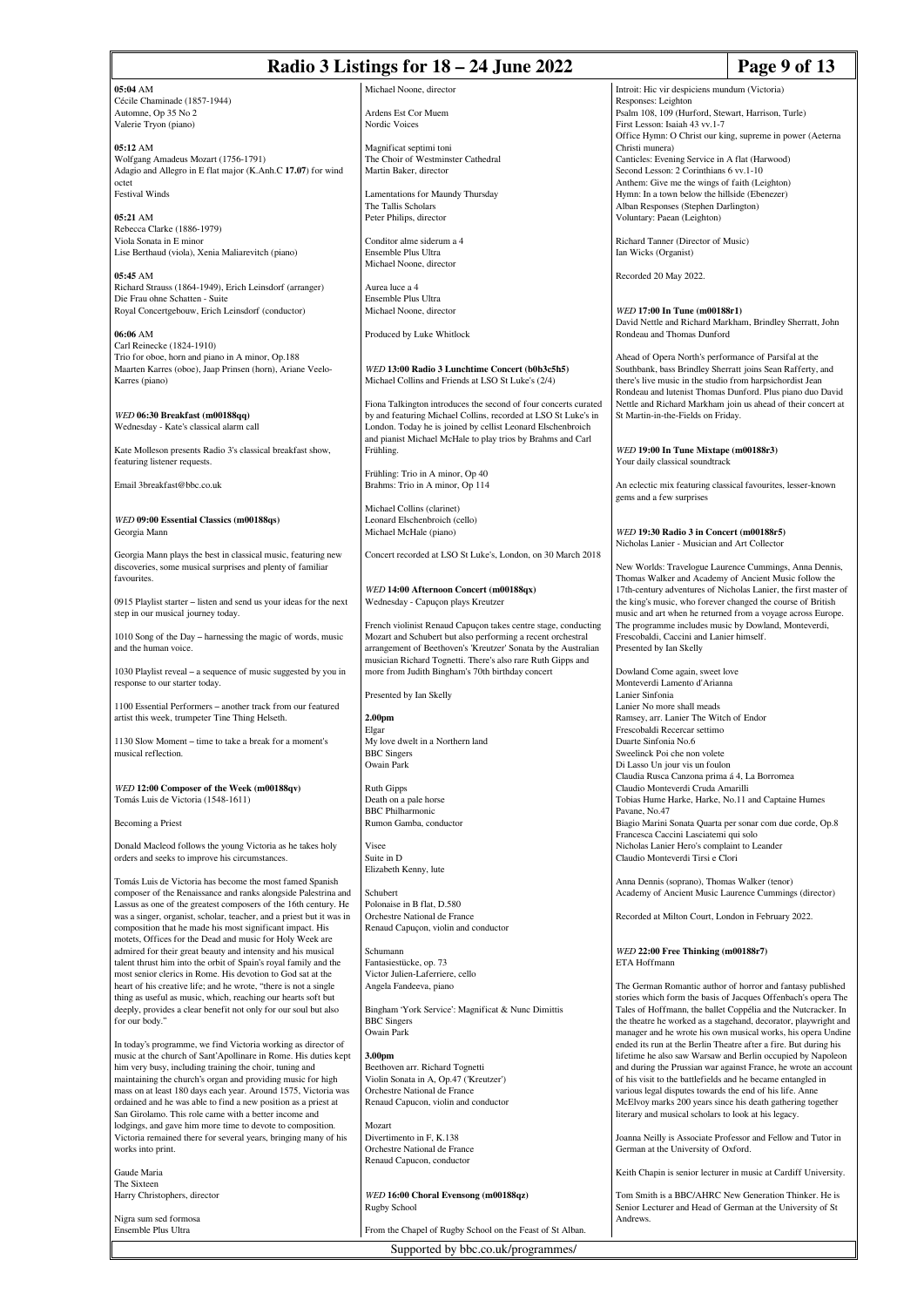|                                                                                                                                      | Radio 3 Listings for 18 – 24 June 2022                                                                  | Page 10 of 13                                                                                                                     |
|--------------------------------------------------------------------------------------------------------------------------------------|---------------------------------------------------------------------------------------------------------|-----------------------------------------------------------------------------------------------------------------------------------|
|                                                                                                                                      |                                                                                                         |                                                                                                                                   |
| You can find details about performances of Offenbach's works<br>on the website of the society http://offenbachsociety.org.uk/        | 03:46 AM<br>Alberta Suriani (1920-1977)                                                                 | 1030 Playlist reveal - a sequence of music suggested by you in<br>response to our starter today.                                  |
| Producer: Tim Bano                                                                                                                   | Partita for harp<br>Branka Janjanin-Magdalenič (harp)                                                   | 1100 Essential Performers – this week we focus on trumpeter<br>Tine Thing Helseth.                                                |
|                                                                                                                                      | 03:56 AM                                                                                                |                                                                                                                                   |
| WED 22:45 The Essay (m00188r9)<br>Moments of Being                                                                                   | Johann Franz Xaver Sterkel (1750-1817)<br>Duet No 3 for 2 violas                                        | 1130 Slow Moment – time to take a break for a moment's<br>musical reflection.                                                     |
| Going for a Walk                                                                                                                     | Milan Telecky (viola), Zuzana Jarabakova (viola)<br>04:04 AM                                            |                                                                                                                                   |
| 'It's only the minutiae of life that are important,' wrote the<br>Austro-Hungarian author Joseph Roth, announcing that he was        | Vagn Holmboe (1909-1996), Walt Whitman (author)<br>A Song at Sunset, Op 138b                            | THU 12:00 Composer of the Week (m0018919)<br>Tomás Luis de Victoria (1548-1611)                                                   |
| going for a walk'. Joanna Robertson feels, and does, the same,<br>and finds that far from small, the minutiae are actually infinite. | Camerata Chamber Choir, Michael Bojesen (conductor)                                                     | Moving to a Convent                                                                                                               |
| Just walking from her Paris flat to a nearby bakery, yields so<br>many observations, memories and encounters, that they conjure      | 04:12 AM<br>Pieter Hellendaal (1721-1799)                                                               | Donald Macleod sees Victoria return to Spain where he makes<br>the most of his new Royal connections.                             |
| up the life of the whole street. From the homeless man sleeping,<br>and dying, on the monastery's front steps, to the blazing row    | Solo (sonata) for cello and continuo Op 5 No 1 in G major<br>(1780)                                     | Tomás Luis de Victoria has become the most famed Spanish                                                                          |
| (and withering put-downs) of two usually tolerant ladies of<br>Polish and Russian heritage respectively. Not to mention the          | Jaap ter Linden (cello), Ageet Zweistra (cello), Ton Koopman<br>(harpsichord)                           | composer of the Renaissance and ranks alongside Palestrina and<br>Lassus as one of the greatest composers of the 16th century. He |
| rivalry between Joanna's dogs and those of a well-known model<br>and designer, who every day claim each others' territory in ways    | 04:21 AM                                                                                                | was a singer, organist, scholar, teacher, and a priest but it was in                                                              |
| only dogs will                                                                                                                       | Franz Schubert (1797-1828)                                                                              | composition that he made his most significant impact. His<br>motets, Offices for the Dead and music for Holy Week are             |
|                                                                                                                                      | Trio in B flat D.471                                                                                    | admired for their great beauty and intensity and his musical                                                                      |
| Written and presented by Joanna Robertson<br>Producer: Arlene Gregorius                                                              | Trio AnPaPié                                                                                            | talent thrust him into the orbit of Spain's royal family and the<br>most senior clerics in Rome. His devotion to God sat at the   |
| Editor: Penny Murphy                                                                                                                 | 04:31 AM                                                                                                | heart of his creative life; and he wrote, "there is not a single"                                                                 |
| Sound engineer: Nigel Appleton                                                                                                       | Antonio Vivaldi (1678-1741)                                                                             | thing as useful as music, which, reaching our hearts soft but                                                                     |
| Production Coordinator: Janet Staples                                                                                                | Sonata in D minor 'La Folia' Op 1 no 12<br>Musica Antiqua Koln                                          | deeply, provides a clear benefit not only for our soul but also<br>for our body."                                                 |
| WED 23:00 Night Tracks (m00188rc)                                                                                                    | 04:40 AM                                                                                                | Victoria had been hoping for some time to return home to Spain                                                                    |
| The music garden                                                                                                                     | Astor Piazzolla (1921-1992)                                                                             | and seized his opportunity when a position arose in the                                                                           |
|                                                                                                                                      | Tango Suite for two guitars (Parts 2 and 3)                                                             | household of the Spanish Dowager Empress Maria. Donald                                                                            |
| Sara Mohr-Pietsch presents an adventurous, immersive<br>soundtrack for late-night listening, from classical to                       | Tornado Guitar Duo (duo)                                                                                | Macleod explores this fruitful period in Victoria's career, in the<br>employ of one of the senior members of Europe's most        |
| contemporary and everything in between.                                                                                              | 04:49 AM                                                                                                | powerful family, the Habsburgs. As part of the Empress's staff                                                                    |
|                                                                                                                                      | Henry Purcell (1659-1695)                                                                               | in Madrid, Victoria came regularly into contact with influential                                                                  |
|                                                                                                                                      | Aria 'O let me weep' from the Fairy Queen<br>Irena Baar (soprano), Tomaž Lorenz (violin), Maks Strmčnik | members of the Spanish Court and was also involved in music                                                                       |
| <b>THURSDAY 23 JUNE 2022</b>                                                                                                         | (organ)                                                                                                 | making at the convent where Maria lived. His job gave him<br>plenty of time to compose and also to travel; he often returned      |
|                                                                                                                                      |                                                                                                         | to Rome to oversee his publications and he was able to attend                                                                     |
| THU 00:30 Through the Night (m00188rf)                                                                                               | 04:57 AM                                                                                                | the funeral of the famed composer, Palestrina.                                                                                    |
| Bruch and Dvorak from Hamburg                                                                                                        | Wolfgang Amadeus Mozart (1756-1791)                                                                     |                                                                                                                                   |
| Manfred Honeck conducts the NDR Elbphilharmonie Orchestra                                                                            | Horn Concerto no 1 in D major, K412<br>Premysl Vojta (horn), Polish Radio Symphony Orchestra,           | O Ildephonse<br>Pro Cantione Antiqua                                                                                              |
| and soloist María Dueñas in Bruch's First Violin Concerto,<br>followed by Dvorak's 'New World' Symphony. John Shea                   | Łukasz Borowicz (conductor)                                                                             | Bruno Turner, director                                                                                                            |
| presents.                                                                                                                            | 05:06 AM                                                                                                | Pange Lingua 'more hispano' a 4                                                                                                   |
| 12:31 AM                                                                                                                             | Giovanni Battista Pergolesi (1710-1736)<br>Violin Sonata in G major                                     | Ensemble Plus Ultra<br>Michael Noone, director                                                                                    |
| Max Bruch (1838-1920)                                                                                                                | Peter Michalica (violin), Elena Michalicova (piano)                                                     |                                                                                                                                   |
| Violin Concerto No. 1 in G minor, op. 26                                                                                             |                                                                                                         | Victimae paschali Laudes a 8                                                                                                      |
| María Dueñas (violin), NDR Elbphilharmonie Orchestra<br>(violin), Manfred Honeck (conductor)                                         | 05:14 AM<br>Giovanni Pierluigi da Palestrina (c.1525-1594)                                              | Ensemble Plus Ultra<br>Michael Noone, director                                                                                    |
| 12:56 AM                                                                                                                             | Stabat Mater<br>Camerata Silesia - Katowice City Singers, Anna Szostak                                  | Veni, Sancte Spiritus a 8                                                                                                         |
| Niccolò Paganini (1782-1840)                                                                                                         | (director)                                                                                              | Ensemble Plus Ultra                                                                                                               |
| Caprice No. 5 in A minor                                                                                                             |                                                                                                         | Michael Noone, director                                                                                                           |
| María Dueñas (violin)                                                                                                                | 05:24 AM                                                                                                |                                                                                                                                   |
| 12:59 AM                                                                                                                             | Friedrich Kuhlau (1786-1832)<br>Grand Quartet for 4 flutes in E minor (Op.103)                          | Missa pro Victoria a 9<br>The Cardinall's Musick                                                                                  |
| Antonin Dvorak (1841-1904)                                                                                                           | Valentinas Kazlauskas (flute), Albertas Stupakas (flute), Lina                                          | Andrew Carwood, director                                                                                                          |
| Symphony No. 9 in E minor, op. 95 ('From the New World')<br>NDR Elbphilharmonie Orchestra, Manfred Honeck (conductor)                | Baublyté (flute), Giedrius Gelgotas (flute)                                                             | Missa Surge Propera a 5 (Credo)                                                                                                   |
|                                                                                                                                      | 05:46 AM                                                                                                | John Potter, voice                                                                                                                |
| 01:41 AM                                                                                                                             | Herman Meulemans (1893-1965)                                                                            | Ariel Abramovich, guitar                                                                                                          |
| Johann Nepomuk Hummel (1778-1837)                                                                                                    | Five Piano Pieces: Als de beke zingt [When the brook is                                                 | Jacob Heringman, guitar                                                                                                           |
| Piano Sonata no.2 in E flat, Op.13<br>Antonio Pompa-Baldi (piano)                                                                    | chanting]; Menuet; Mazurka triste; Wals; Lentewandeling<br>[Vernal wanderings]                          | Produced by Luke Whitlock                                                                                                         |
|                                                                                                                                      | Steven Kolacny (piano)                                                                                  |                                                                                                                                   |
| 02:01 AM<br>Bedřich Smetana (1824-1884)                                                                                              | 06:05 AM                                                                                                | THU 13:00 Radio 3 Lunchtime Concert (b0b3fqpz)                                                                                    |
| Piano Trio in G minor (Op.15)                                                                                                        | Carl Maria von Weber (1786-1826)                                                                        | Michael Collins and Friends at LSO St Lukes (3/4)                                                                                 |
| Suk Trio                                                                                                                             | Quintet in B flat major Op.34 for clarinet and strings (J.182)                                          |                                                                                                                                   |
| 02:31 AM                                                                                                                             | Lena Jonhäll (clarinet), Zetterqvist String Quartet                                                     | Fiona Talkington introduces the third of four concerts curated<br>by and featuring Michael Collins, recorded at LSO St Luke's in  |

**02:31** AM Alessandro Scarlatti (1660-1725) Stabat Mater (1723) Valeria Popova (soprano), Penka Dilova (mezzo-soprano), Tolbuhin Children's Chorus, Bulgarian National Radio Sinfonietta, Dragomir Nenov (conductor)

**03:12** AM Anton Arensky (1861-1906) Suite No.4 for two pianos (Op.62) James Anagnason (piano), Leslie Kinton (piano)

**03:31** AM Henricus Albicastro (fl.1700-06) Concerto a 4, Op 7 no 2 Chiara Banchini (violin), Ensemble 415, Chiara Banchini (director)

**03:39** AM Edvard Grieg (1843-1907) Symphonic dance No 2 (Allegro grazioso) Op 64 No 2 Norwegian Radio Orchestra, Ingar Bergby (conductor)

1010 Song of the Day – harnessing the magic of words, music and the human voice.

Georgia Mann plays the best in classical music, with familiar favourites, new discoveries and the occasional musical surprise. 0915 Playlist starter – listen and send us your ideas for the next

Kate Molleson presents Radio 3's classical breakfast show,

London. Today he is joined by viola player Lawrence Power and pianist Michael McHale to play works by Mozart, Bruch

Mozart: Trio in E flat for clarinet, viola and piano, K498

Brahms: Clarinet Sonata in E flat, Op 120 No 2

*THU* **14:00 Afternoon Concert (m001891c)** Thursday - Brahms's Double Concerto

Bruch: 3 Pieces for clarinet, viola and piano, Op 83 Nos 2, 5

Concert recorded at LSO St Luke's, London, on 23 February

and Brahms.

(Kegelstatt)

Michael Collins (clarinet) Lawrence Power (viola) Michael McHale (piano)

and 7

2018.

*THU* **06:30 Breakfast (m0018915)** Thursday - Kate's classical commute

*THU* **09:00 Essential Classics (m0018917)**

step in our musical journey today.

featuring listener requests. Email 3breakfast@bbc.co.uk

Georgia Mann

Supported by bbc.co.uk/programmes/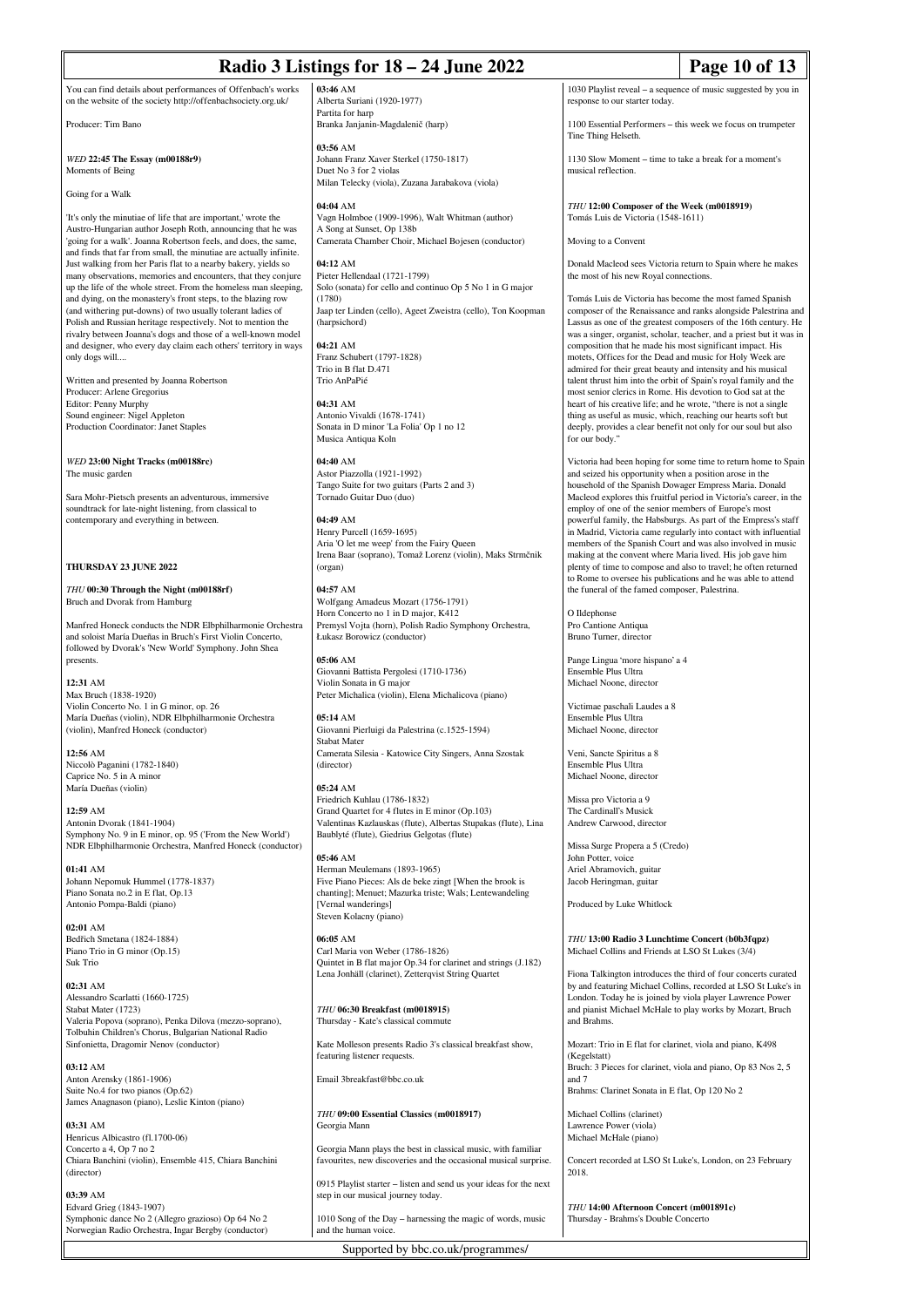## **Radio 3 Listings for 18 – 24 June 2022 Page 11 of 13**

This week's featured artist, violinist Renaud Capuçon, is today joined by German cellist Daniel Muller-Schott in Brahms's concerto for the two instruments. There's also music from the London International Festival of Early Music and more from composer Judith Bingham's 70th birthday concert

Presented by Ian Skelly

**2.00pm** Rebel Sonata no.2 in F Ensemble Hesperi

Boris Blacher Variations on a Theme by Paganini, Op.26 Bavarian Radio Symphony Orchestra Andres Orozco-Estrada, conductor

Hotteterre Sonata, Op.3/3 Ensemble Hesperi

Bingham The drowned lovers Stanford The blue bird BBC Singers Owain Park

Clara Schumann Three Romances, On 22 Janine Jansen, violin Denis Kozhukhin, piano

**3.00pm**

Brahms Concerto for violin and cello in A minor, Op.102 Bartok Suite from The Miraculous Mandarin Renaud Capuçon, violin Daniel Muller-Schott, cello Bavarian Radio Symphony Orchestra Andres Orozco-Estrada, conductor

Shostakovich Symphony no.9 in E flat, Op.70 BBC National Orchestra of Wales Steven Lloyd-Gonzalez, conductor

*THU* **17:00 In Tune (m001891f)** Rihab Azar, Carlo Rizzi

The oud player Rihab Azar performs live in the studio for presenter Sean Rafferty ahead of her appearance at the East Neuk Festival, and we hear from conductor Carlo Rizzi ahead of Opera Rara's production of Mercadante's Il Proscritto at the Barbican.

*THU* **19:00 In Tune Mixtape (m001891h)** Half an hour of the finest classical music

An eclectic mix featuring classical favourites, lesser-known gems and a few surprises

*THU* **19:30 Radio 3 in Concert (m001891k)** New Artists at the Aldeburgh Festival

New Generation Artists at the Aldeburgh Festival 2022.

Ian Skelly introduces performances given at three concerts at the festival last week by some of the current members of Radio 3's prestigious young artist programme along with recent members. Tonight's compilation includes performances from the viola player Timothy Ridout and the Arod Quartet. And, after that, Timothy Ridout joins the mezzo-soprano Ema Nikolovska and collaborative pianist Kunal Lahiry in 'Devotions,' a brilliantly conceived meditation on our relationship to nature and how we navigate the modern world. This journey of 25 songs features the world premiere of 'Apperceptive Algorithms' from the Korean-American composer and YouTuber, Nahre Sol.

Beethoven: Horn (Viola) Sonata in F, Op. 17 Timothy Ridout (viola), Jâms Coleman (piano)

Mozart: Quartet in C major K.465 (Dissonance) Quatuor Arod

c. **8.15pm** 'Devotions'

Priaulx Rainier: We cannot bid the fruits Copland: There came a wind like a bugle Prokofiev: No.5, from Five Songs Without Words Tansy Davies: Winter Copland: When they come back Prokofiev: No.2, from Five Songs Without Words Copland: Dear March, come in!

Messiaen: Pourquoi? Copland: I felt a funeral in my brain Vaughan Williams: Three Vocalises Copland: Why do they shut me out of heaven? Emily Doolittle: Batter my heart Copland: The world feels Dusty Copland: Nature, the gentlest mother Emily Doolittle: Vocalise Crumb: The Fly Héloïse Werner: Le coeur crucifié Messiaen: Vocalise-Étude Crumb: The Interrupted Concert Rainier: In the womb of the earth Bridge: Three songs for voice, viola and piano Nahre Sol: Apperceptive Algorithms (world premiere, BBC commission) Rainier: Nunc, lento, sonitu dicunt, morieris

Ema Nikolovska (mezzo-soprano) Timothy Ridout (viola) Kunal Lahiry (collaborative pianist)

*THU* **22:00 Free Thinking (m001891m)** Late works

Sheila Hancock and Geoff Dyer join Matthew Sweet to consider the work and performance of writers, artists, athletes and musicians near the end of their careers.

Old Rage by Sheila Hancock is out now. The Last Days of Roger Federer by Geoff Dyer is out now.

Producer: Torquil MacLeod

*THU* **22:45 The Essay (m001891p)** Moments of Being

The Lives of Others

Joanna Robertson believes it's the everyday moments that shape, frame and colour our lives. That includes observing, or imagining, the lives of others around us.

Are portraitists creating a mere image, or capturing the authentic selves of their subjects? The celebrated Belle Epoque painter Giovanni Boldini became a darling of Parisian society with his glamorous portrayals of society women, but a spontaneous portrait of a wealthy couple's gardener in eastern France, possibly painted for Boldini's own eyes only, inside the lid of his paintbox, gloriously reveals the gardener's inner life.

And what about the people we meet or see ourselves? Take the new neighbours who moved into a flat opposite. Their daily rituals, from their apparently perfect breakfast to their equally apparently perfect dinner, with all five regulation courses, every night, all seen through the windows. Why is observing them, with the resulting questioning of Joanna's own habits, such a vivid part of her and her daughters' daily life?

And then Joanna actually meets the family. How do they compare to their imagined selves?

Written and presented by Joanna Robertson Producer: Arlene Gregorius Editor: Penny MurphySound engineer: Nigel Appleton Production Coordinator: Janet Staples

*THU* **23:00 The Night Tracks Mix (m001891r)** Music for the night

Sara Mohr-Pietsch with a magical sonic journey for late-night listening. Subscribe to receive your weekly mix on BBC Sounds.

*THU* **23:30 Unclassified (m001891t)** Music for growing flowers and moving pictures

Journey with Elizabeth Alker for an hour as she shares selections from the edges of ambient and electronic music. There'll be gentle soundscapes created to help flowers grow from Scottish multi-instrumentalist Erland Cooper, the first recording of a piece from minimalist composer Steve Reich inspired by a film of abstract paintings by German artist Gerhard Richter, and uplifting electronics from Australian producer HAAi.

Produced by Katie Callin A Reduced Listening production for BBC Radio 3

**FRIDAY 24 JUNE 2022**

*FRI* **00:30 Through the Night (m001891w)** Ravel and Britten from London

Supported by bbc.co.uk/programmes/

Soprano Julia Bullock joins the Philharmonia Orchestra and conductor Esa-Pekka Salonen at the Royal Festival Hall, London, in Britten's Les Illuminations. John Shea presents.

**12:31** AM Maurice Ravel (1875-1937) Pavane pour une infante défunte Philharmonia Orchestra, Esa-Pekka Salonen (conductor)

**12:38** AM Benjamin Britten (1913-1976) Les Illuminations Op.18 for voice and string orchestra Julia Bullock (soprano), Philharmonia Orchestra, Esa-Pekka Salonen (conductor)

**01:02** AM Maurice Ravel (1875-1937) Ma mere l'oye - ballet Philharmonia Orchestra, Esa-Pekka Salonen (conductor)

**01:31** AM Modest Mussorgsky (1839-1881) Pictures from an exhibition for piano Fazil Say (piano)

**02:04** AM Joseph Haydn (1732-1809) String Quartet in G major Op 77 No 1 Australian String Quartet, William Hennessy (violin), Douglas Weiland (violin), Keith Crellin (viola), Janis Laurs (cello)

**02:31** AM Fryderyk Chopin (1810-1849) Piano Concerto no 1 in E minor, op 11 Dejan Lazić (piano), RTV Slovenia Symphony Orchestra, Rossen Milanov (conductor)

**03:12** AM Johann Sebastian Bach (1685-1750) Am Abend aber desselbigen Sabbats, BWV 42 - cantata Voces Suaves, Cafebaum

**03:41** AM Leopold Ebner (1769-1830) Trio in B flat major Zagreb Woodwind Trio

**03:48** AM Anonymous 5 Cantos: Canto di lanzi venturieri; Canto ti lanzi sonatori di rubechine; Canto di lanzi venturieri; Canto dei capi tondi; Carro della morte Ensemble Claude Gervaise, Gilles Plante (director)

**03:56** AM Sergey Prokofiev (1891-1953) Piano Sonata No. 3 in A minor, op. 28 Piotr Alexewicz (piano)

**04:04** AM George Frideric Handel (1685-1759) Sonata in A major, HWV 361 (transposed to B flat) Blagoj Angelovski (trumpet), Velin Iliev (organ)

**04:14** AM Jacques Offenbach (1819-1880) Les Larmes de Jacqueline Hee-Song Song (cello), Myung-Seon Kye (piano)

**04:21** AM Johan Svendsen (1840-1911) Violin Romance in G major, Op 26 Julia Fischer (violin), Bergen Philharmonic Orchestra, Christopher Warren-Green (conductor)

**04:31** AM Charles Gounod (1818-1893) Overture to Mireille Slovak Radio Symphony Orchestra, Oliver Dohnányi (conductor)

**04:38** AM Fanny Mendelssohn (1805-1847) Excerpts from Songs Without Words, Op 6 (1846) Sylviane Deferne (piano)

**04:49** AM Henry Purcell (1659-1695) Let mine eyes run down with tears, Z.24 Grace Davidson (soprano), Aleksandra Lewandowska (soprano), Damien Guillon (countertenor), Samuel Boden (tenor), Matthew Brook (bass), Collegium Vocale Ghent, Philippe Herreweghe (director)

**04:58** AM Jean-Marie Leclair (1697-1764) Violin Sonata in D major, Op 9 no 3 Lars Bjornkjaer (violin), Katrine Gislinge (piano)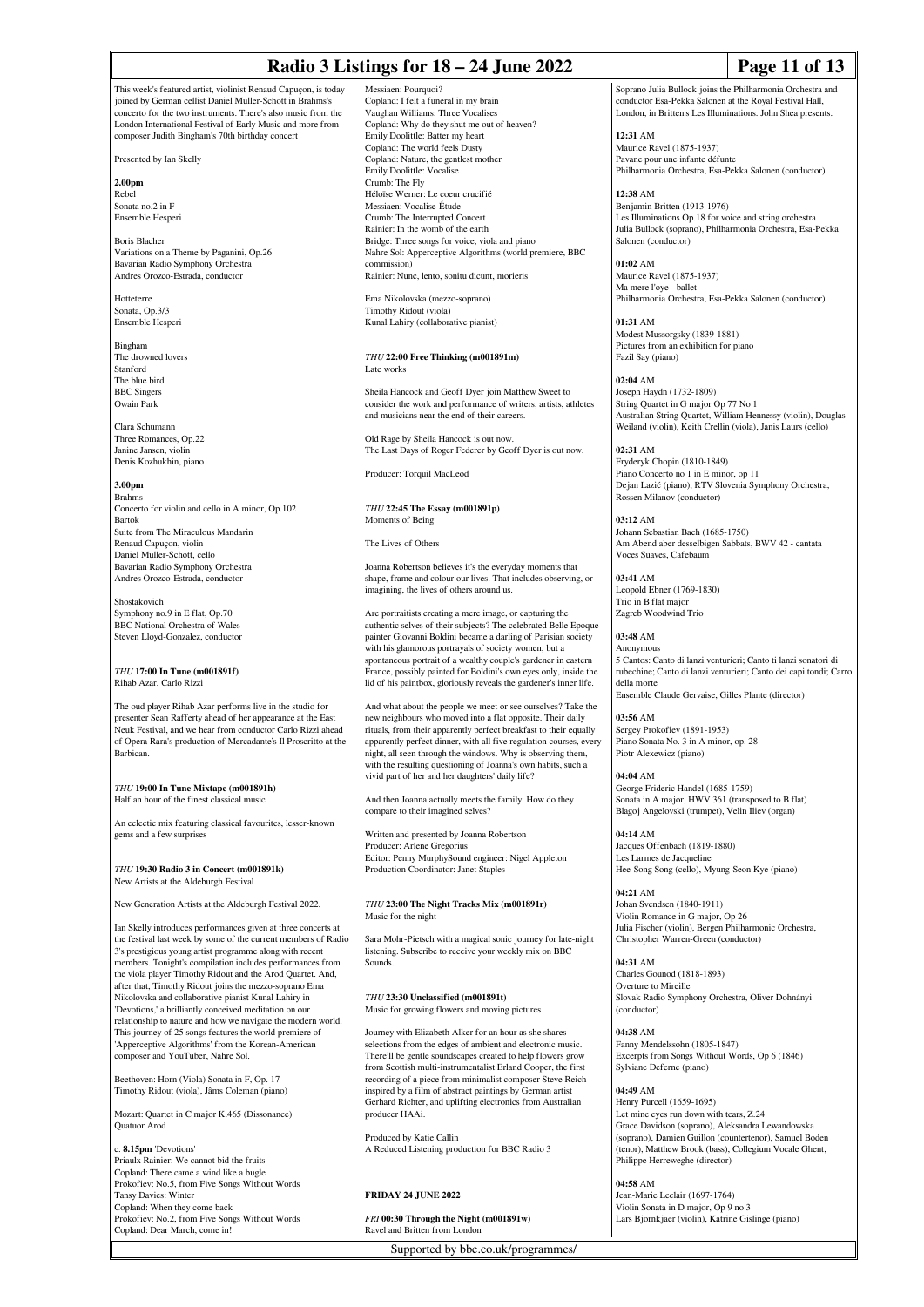# **Radio 3 Listings for 18 – 24 June 2022 Page 12 of 13**

**05:09** AM Antoine Reicha (1770-1836) Trio for French horns Op 82 Jozef Illéš (french horn), Jan Budzák (french horn), Jaroslav Snobl (french horn)

**05:20** AM Johann Caspar Ferdinand Fischer (c.1670-1746) Suite No 4 in D minor Op 1 no 4 from 'Le Journal du printemps' Tasmanian Symphony Chamber Players, Geoffrey Lancaster (conductor)

**05:31** AM Francois-Adrien Boieldieu (1775-1834) Concerto for harp and orchestra in C major Suzanna Klintcharova (harp), Sofia Philharmonic Orchestra, Dimitar Manolov (conductor)

**05:52** AM Wolfgang Amadeus Mozart (1756-1791) Flute Quartet No 1 in D major, K 285 Dae-Won Kim (flute), Jink-Yung Chee (cello), Yong-Woo Chun (violin), Myung-Hee Cho (viola)

**06:07** AM Jan Dismas Zelenka (1679-1745) Sinfonia concertante a 8, ZWV 189 Katharina Heutjer (violin), Xenia Löffler (oboe), Gabriele Gombi (bassoon), La Cetra Baroque Orchestra Basle, Maurice Steger (conductor)

*FRI* **06:30 Breakfast (m00188w9)** Friday - Kate's classical mix

Kate Molleson presents Radio 3's classical breakfast show, featuring listener requests and the Friday poem.

Email 3breakfast@bbc.co.uk

*FRI* **09:00 Essential Classics (m00188wc)** Georgia Mann

Georgia Mann plays the best in classical music, with discoveries and surprises rubbing shoulders with familiar favourites.

0915 Playlist starter – listen and send us your ideas for the next step in our musical journey today.

1010 Song of the Day – harnessing the magic of words, music and the human voice.

1030 Playlist reveal – a sequence of music suggested by you in response to our starter today.

1100 Essential Performers – our final track this week from featured artist, trumpeter Tine Thing Helseth.

1130 Slow Moment – time to take a break for a moment's musical reflection.

*FRI* **12:00 Composer of the Week (m00188wf)** Tomás Luis de Victoria (1548-1611)

Death of the Empress

Donald Macleod explores Victoria's last published music, his Requiem, written for the death of the Dowager Empress Maria

Tomás Luis de Victoria has become the most famed Spanish composer of the Renaissance, and ranks alongside Palestrina and Lassus as one of the greatest composers of the 16th century. He was a singer, organist, scholar, teacher, and a priest, but it was in composition that he made his most significant impact. His motets, Offices for the Dead and music for Holy Week are admired for their great beauty and intensity and his musical talent thrust him into the orbit of Spain's royal family and the most senior clerics in Rome. His devotion to God sat at the heart of his creative life; and he wrote, "there is not a single thing as useful as music, which, reaching our hearts soft but deeply, provides a clear benefit not only for our soul but also for our body."

When the Dowager Empress Maria died in 1603, arrangements for the funeral were far from straightforward. As Donald Macleod relates in today's episode, the Empress wanted only a simple service, and to be buried at the Convent where she'd been living. The King of Spain and his royal court felt very differently! Victoria was charged with writing music for the Empress's Requiem Mass, and produced one of his most intense and heartfelt works. Little is known of Victoria's life after the death of the Empress. He published his Requiem in 1605 and also stepped back from his unofficial role of Director of Music at the convent. The Empress's will stipulated that Victoria should say Mass for his late employer every week - which he did until his own death in 1611.

O quam gloriosum Monteverdi Choir Sir John Eliot Gardiner, director

O vos omnes Stile Antico

Missa pro defunctis (excerpt) Collegium Vocale Gent Philippe Herreweghe, director

Versa est in luct Collegium Vocale Gent Philippe Herreweghe, director

Libera me (Absolution) Collegium Vocale Gent Philippe Herreweghe, director

Missa Salve regina a 8 The Sixteen Harry Christopher, director

Alma Redemptoris Mater I Fagiolini Robert Hollingworth, director

Produced by Luke Whitlock

### *FRI* **13:00 Radio 3 Lunchtime Concert (b0b3ft9p)** Michael Collins and Friends at LSO St Luke's (4/4)

Fiona Talkington introduces the last of four concerts curated by and featuring Michael Collins, recorded at LSO St Luke's in London. Today he is joined by the Heath String Quartet to pay Herbert Howells's Rhapsodic Quintet, and Clarinet Quintet by Brahms.

Howells: Rhapsodic Quintet, Op 31 Brahms: Clarinet Quintet in B minor, Op 115

Michael Collins (clarinet) Heath Quartet

*FRI* **14:00 Afternoon Concert (m00188wh)** Friday - Capuçon plays more Mozart

We close a week of programmes celebrating French violinist Renaud Capuçon with him joined by compatriot Gerard Causse in Mozart's sublime Sinfonia concertante for violin and viola. There's more from the London International Festival of Early Music and we pay our final visit to composer Judith Bingham's 70th birthday concert

Remember not, Lord, our offences, Z.50 Ensemble Pro Victoria

Vaughan Williams Valiant for Truth Bingham **BBC** Singers

Suite  $No.5$  in  $F$ Laurence Cummings, harpsichord

Antal Dorati Duo concertante Francois Leleux, oboe

### **3.00pm** Mozart

Sinfonia Concertante in E flat, K.364 Gerard Causse, viola Lausanne Chamber Orchestra Renaud Capuçon, violin and conductor

Caresana La veglia L'Arpeggiata Christina Pluhar, director

Reubke Organ Sonata in C minor on Psalm 94 Nathan Laube, organ of Saint Wenceslas Cathedral, Olomouc

*FRI* **16:30 The Listening Service (m0005sl8)**

Supported by bbc.co.uk/programmes/

[Repeat of broadcast at 17:00 on Sunday]

*FRI* **17:00 In Tune (m00188wk)** Amatis Trio, Mark Padmore

The Amatis Trio perform live in the studio for presenter Sean Rafferty ahead of their appearance at Wigmore Hall, and as he starts his residency at Wigmore Hall, the tenor Mark Padmore sings for us too.

*FRI* **19:00 Radio 3 in Concert (m00188wm)** Pictures at Exhibitions at the Aldeburgh Festival

The BBC Symphony Orchestra premiere Oliver Knussen's Cleveland Pictures, perform two ravishing Mussorgsky scores, and Martin Owen is soloist in Knussen's dreamlike Horn Concerto.

Mussorgsky's brilliant translation of paintings into music in Pictures at an Exhibition have inspired others to take similar approaches, including the late Oliver Knussen, doyen of the Aldeburgh Festival and much-loved conductor-composer associate of the BBC Symphony Orchestra. We are treated to the posthumous first performance (and a second performance as was his whim!) of his piece interpreting pictures and objects seen at the Cleveland Museum of Art, from Goya and Gaugin to Fabergé.

Live from Snape Maltings Presented by Martin Handley

Mussorgsky (arr. Stokowski): A Night on the Bare Mountain Knussen: Horn Concerto Knussen: Cleveland Pictures (first performance)

**19.40** Interval

**20.10** Knussen: Cleveland Pictures (second performance) Mussorgsky: Pictures at an Exhibition

Martin Owen (horn) BBC Symphony Orchestra Ryan Wigglesworth (conductor)

*FRI* **22:00 The Verb (m00188wp)** Ian McMillan's cabaret of the word, featuring the best poetry, new writing and performance

*FRI* **22:45 The Essay (m00188wr)** Moments of Being

Miracle

Joanna Robertson argues that it's the regular, everyday moment and rituals that make up and frame the fabric of our lives. The details of dress or speech that shape and project an identity. Painters capturing an essence in time, like that of Madame Cezanne in Provence, dressed in blue, hair pulled tautly back into a bun, sitting next to a table with a white cup and saucer, spoon standing upwards in the cup. Or the myriad details, from by-passers to snippets of conversations to the design of a chair or cafe interior, which, when well observed, can turn the instant of taking the first sip of a milky coffee in that same cafe to the level of a miracle, where all surroundings coalesce into one, soul-sweetening moment.

Written and presented by Joanna Robertson Series Producer: Arlene Gregorius Series Editor: Penny Murphy Sound engineer: Nigel Appleton Production Coordinator: Janet Staples

*FRI* **23:00 Late Junction (m00188wt)** Lara Jones and Aylu in session

Jennifer Lucy Allan shares the results of our latest long-distance collaboration session, with London-based avant garde saxophonist Lara Jones and Argentinian sound sculptor Aylu.

Lara Jones is an award winning saxophonist, improviser, composer & collaborator based in London. Lara's solo work incorporating saxophone and Ableton software contrasts high energy pulsating electronics with meditative dream-like soundscapes, using live processing and field recordings to build structures and stories in her work..

Aylu, Ailín Grad's solo project, crafts immersive soundscapes from Buenos Aires. Mostly known for her potent, psychotropic juke and footwork experiments, Aylu takes the sound of ordinary objects and assembles them to create something completely new, exploring different materials and their textures, and ascribing new meaning to the sounds that surround us on a daily basis.

## Presented by Ian Skelly **2.00pm** Purcell I was glad, Z.19

Unpredictable but providential

Owain Park Dieupart

Elizabeth Kenny, lute

Emmanuel Strosser, piano